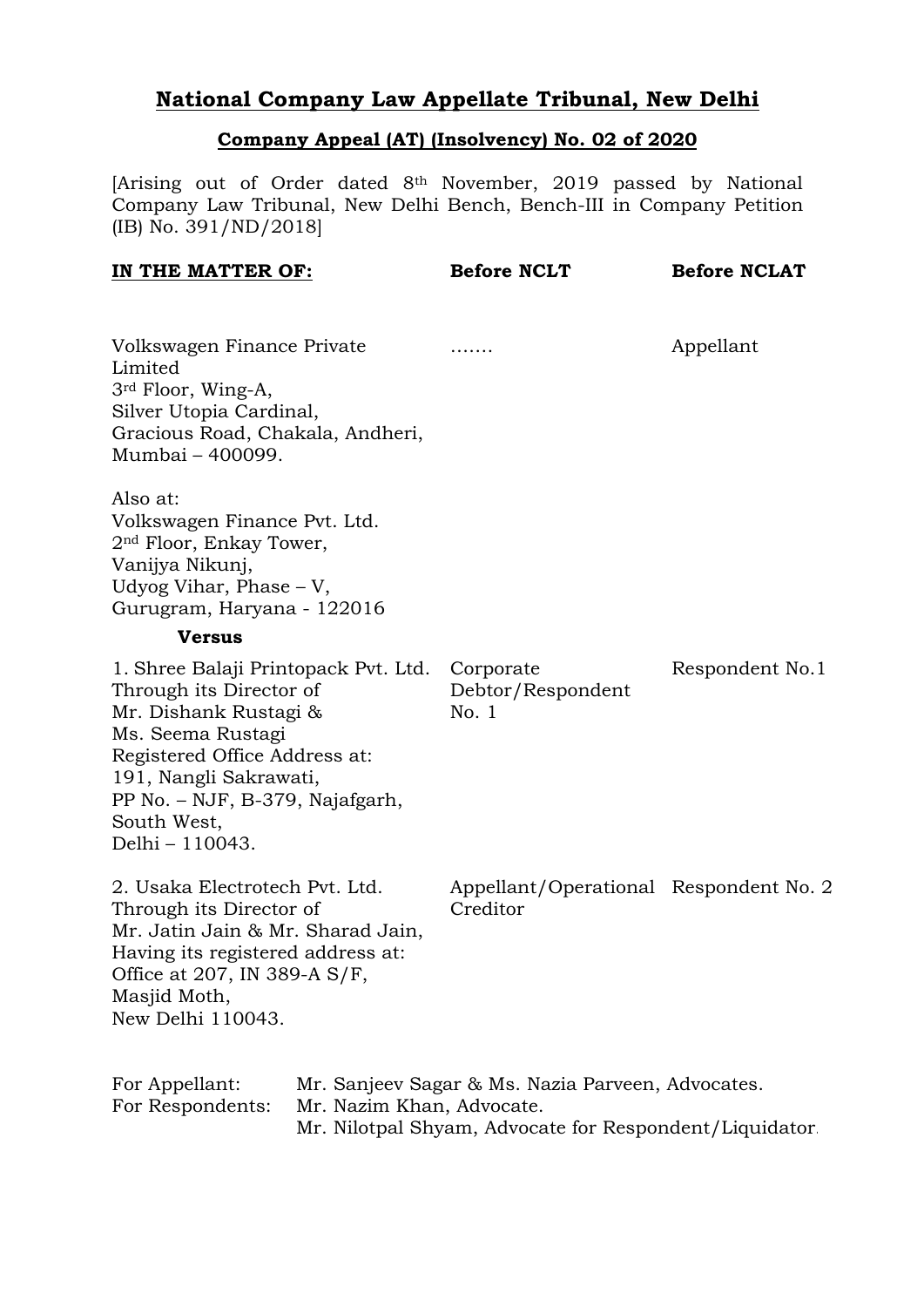#### **J U D G E M E N T**

### **(19th October, 2020)**

#### **[Per; Shreesha Merla, Member (T)]**

1. Challenge in this Appeal under Section 61 of the Insolvency and Bankruptcy Code, 2016, ('IBC' in short) is to the Order dated 08.11.2019, passed by the Adjudicating Authority (National Company Law Tribunal, New Delhi, Bench-III), in CP (IB) No. 391/ND/2018, by which Impugned Order, the Adjudicating Authority has dismissed the Application seeking a direction to set aside the Order of the Liquidator rejecting the 'Claim' of the Appellant.

2. The facts in brief are that the Company (under Liquidation) namely Shree Balaji Printopack Pvt. Ltd. executed a Loan and Hypothecation Agreement on 25.11.2013, for an amount of Rs. 36,00,000/- payable in 84 monthly instalments of Rs. 61,964/ each from 15.12.2013 to 15.11.2020, for the purchase of an AUDI Q3 TDI 2.0 vehicle. It was stated by the Appellant that they have security of the vehicle in terms of Sections 52 and 53 of the Insolvency and Bankruptcy Code, 2016. It was averred that a demand of Rs. 21,83,819.18/- was made which was not paid and hence there was a 'default' and the amount became 'due and payable'.

3. The Learned Adjudicating Authority had appointed a Liquidator vide Order dated 03.04.2019 and Claims were invited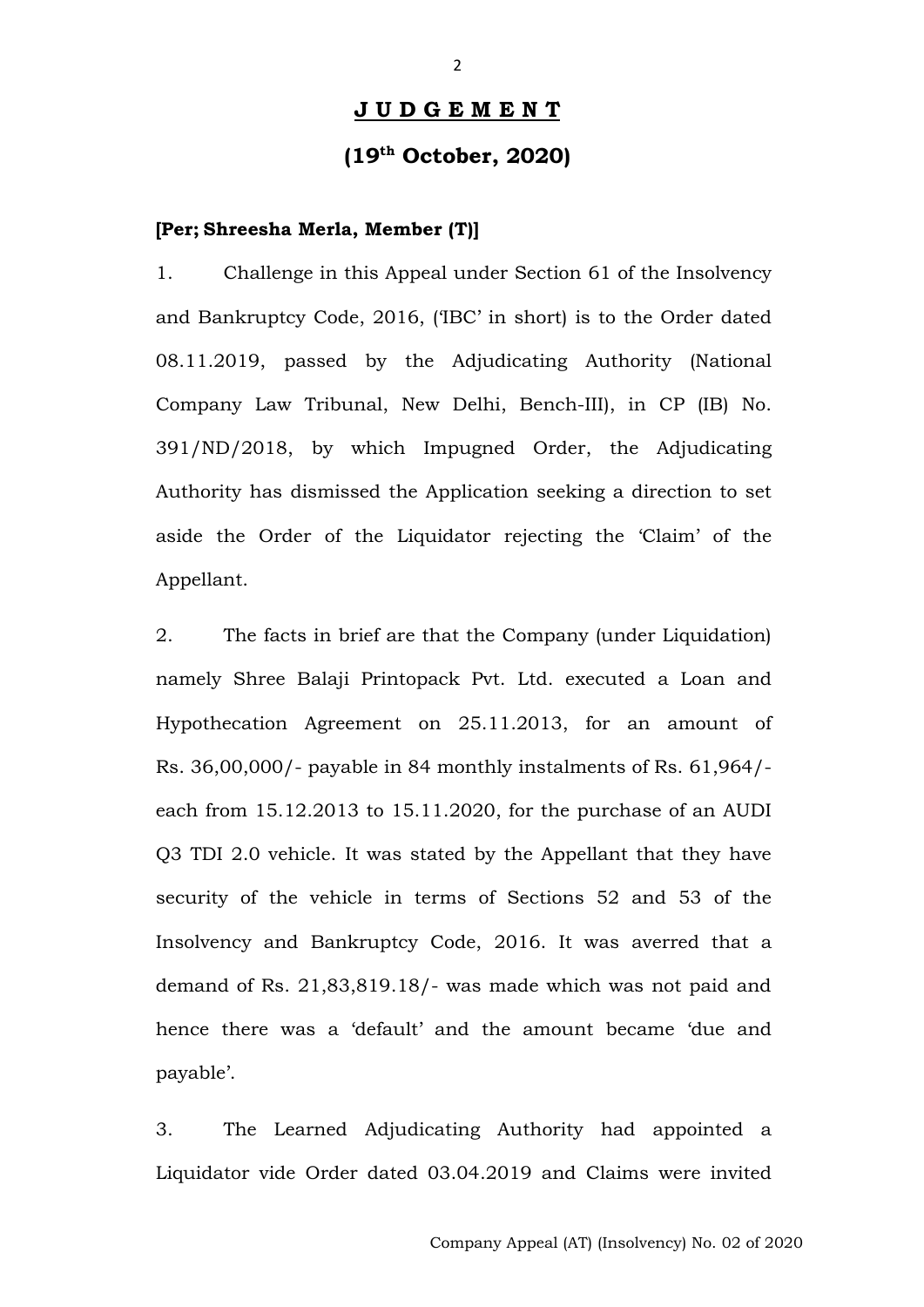from the Creditors as per the provisions of the Code. The Applicant namely, M/s. Volkswagen Finance Pvt. Ltd. filed its claim on 22.07.2019 with the copies of the Loan Agreement, the Hypothecation Deed, the Demand Letter and the Registration Certificate of the vehicle together with the invoices concerned for the consideration of the Liquidator. The Applicant had informed the Liquidator that the 'Charge' was duly registered by way of hypothecation registration with the Regional Transport Office (RTO) in terms of Section 51 of the Motor Vehicles Act, 1988 (M.V. Act). It is the Applicant's case that there was no requirement of registration of 'Charge' with the R.O.C and that the Liquidator, without examining the Certificate issued by the Registration Authority under the 'M.V. Act' dismissed the Claim made by the Applicant. Being aggrieved with the decision dated 26.07.2019 of the Liquidator, the Applicant approached the Adjudicating Authority seeking to set aside the Order of the Liquidator.

4. The Learned Adjudicating Authority while dismissing the Application observed as follows;

> *"12. The Liquidator has referred to Regulation 21 of the IBBI (Liquidation Process) Regulation, 2016 and submitted that the claim of the Applicant is not supported by any documentary evidence as prescribed under the said Regulation and the Applicant cannot be treated as a secured creditor. Further, as per submission of the Liquidator, the Applicant is to be treated as Unsecured Financial Creditor. For the sake of convenience, Regulation 21 is extracted below:*

> > *"The existence of a security interest may be proved by a secured creditor on the basis of:*

3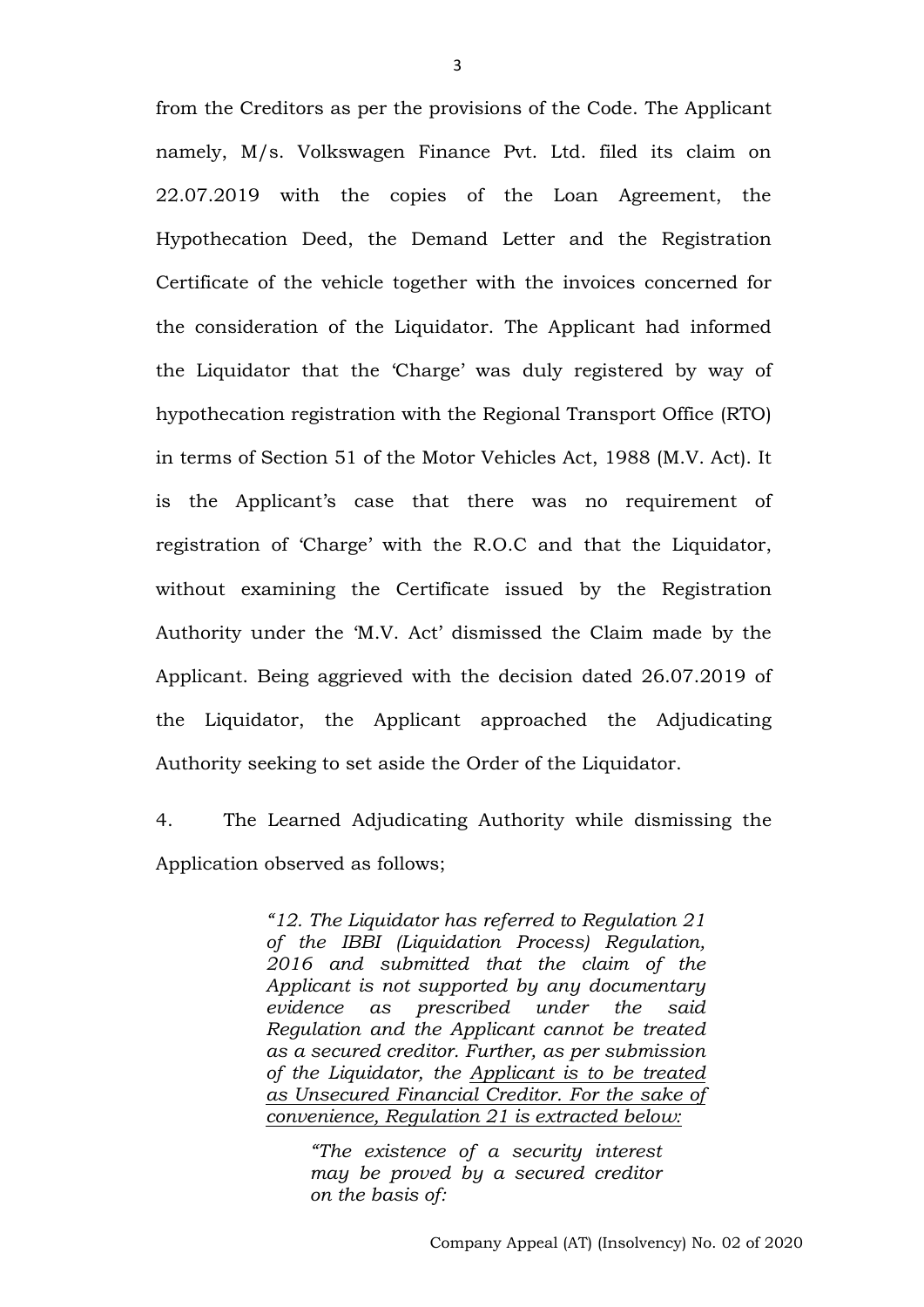- *(a) the records available in an information utility, if any;*
- *(b) certificate of registration of charge issued by the Registrar of Companies;*
- *(c) proof of registration of charge with the Central Registry of Securitisation Asset Reconstruction and Security Interest of India."*

*13. As per the record placed on the file, the claim of the Applicant is not fulfilling any of the requirements under Regulation 21, as noted above. Further, the Liquidator has referred to the provisions of Section 77(3) of the CA, 2013 and submitted that no charge has been registered under Section 77(1) in relation to the Subject Property. Therefore, no other charge created by the CD can be taken into account by the Liquidator. For the sake of convenience, Sub-Section (3) of Section 77 of the CA, 2013 is extracted below:*

*Section 77. Duty to register charges, etc:*

*"(3) Notwithstanding anything contained in any other law for the time being in force, no charge created by a company shall be taken into account by the Liquidator or any other creditor unless it is duly registered under sub-Section (1) and a certificate of registration of such charge is given by the Registrar under sub-Section (2)."*

*14. In connection with the above, it is relevant to refer to the judgement passed by the Hon'ble High Court of Kerala in Kerala State Financial Enterprises V/s. Official Liquidator, reported in (2006) 133 Company Case 912 (Kerala), wherein it has been held that if, 'the charge had not been registered under Section 125 of the Companies Act 1956, then, undisputedly the Appellant has to be considered as an Unsecured Creditor and has to be in que with other creditors to receive its dues as and when assets of the company are collected by the Official Liquidator for distribution in accordance with law'. The said judgement was upheld by the Hon'ble Apex Court on the Appeal filed as reported in (2006)*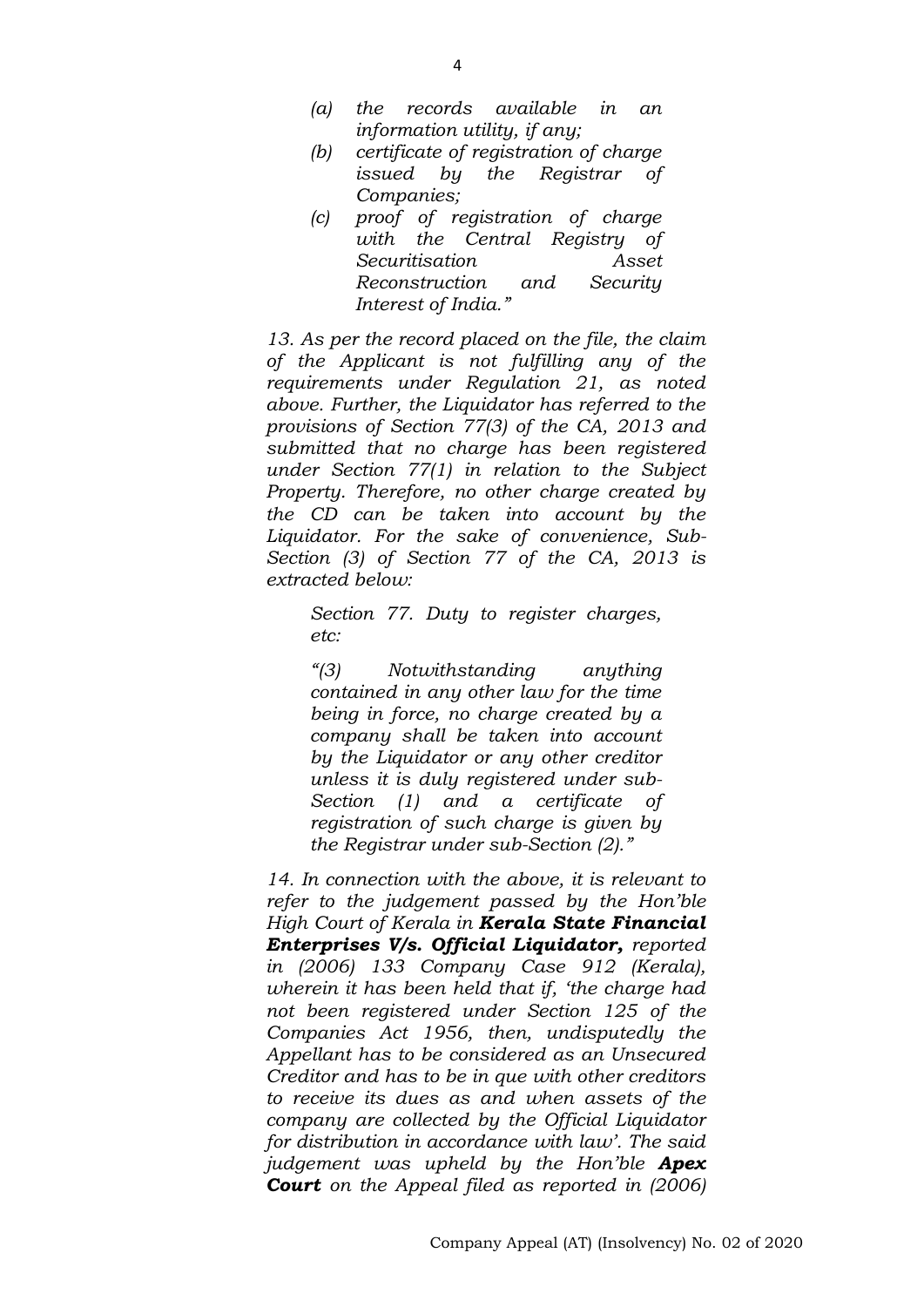*133 Company Case 915 (SC). A similar view was taken by the Hon'ble High Court of Bombay in Antifraction bearings Corporation Ltd & Anr. V/s. State of Maharashtra & Ors., reported in AIR 1999 Bom 37.*

*15. From the discussion made above, it is concluded that no charge has been registered under the provisions of Section 77(1) of the CA, 2013 in relation to the Subject Property. This is also confirmed from the format as provided under the Rule 3(1) of the Companies (Registration of charges) Rules, 2014 (Form No. CHG-1), which indicated various types of charge i.e. immovable Property, book debts, Motor Vehicle (hypothecation), goodwill etc. indicating that motor vehicle is one of the specific type of charge which is mandatory to be registered with ROC. Therefore, the Applicant cannot be treated as Secured Financial Creditor. Accordingly, the issue framed herein above is decided against the Applicant and in favour of the Liquidator. Consequently, the Subject Property i.e., AUDI Q3 TDI 2.0 bearing registration number DL1CQ4564 shall form part of the assets of the CD and the Applicant has to stand in que of the Unsecured Financial Creditor for the disbursement of the claim, if any, as provided under Section 53 of the IBC, 2016.*

#### *(Emphasis Supplied)*

5. Learned Counsel appearing for the Appellant contended that the Learned Adjudicating Authority failed to take into consideration that the 'Charge' of the Appellant was duly registered by way of hypothecation under Registration Certificate with the RTO in terms of Section 51 of the Motor Vehicles Act, 1988; that the Hypothecation Deed, Loan Agreement, CIBIL Record, Admission of the 'Debt and Default' was not considered; that Hypothecation is a method of creation of security of movable property and the goods so hypothecated continued to be in possession of the owner, i.e. the Borrower and hence it is a way of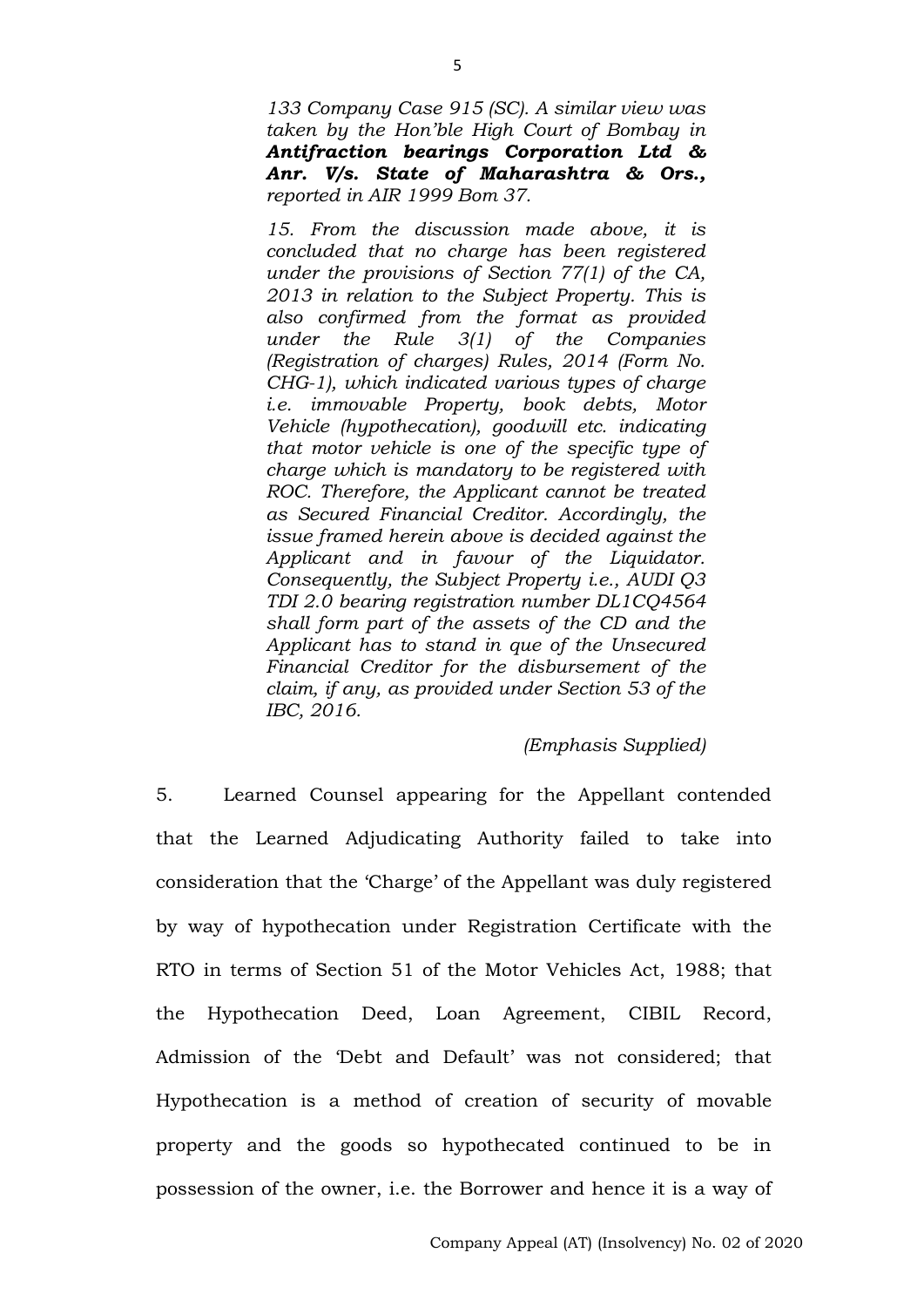creating security without delivery of possession and as in the literal sense of term, the lender is 'hypothetically' in control of the property; that the definition of 'Hypothecation', 'Charge', 'Secured Asset', 'Financial Asset', 'Financial Creditor', 'Secured Creditor', clearly explains the position of Law on the subject more particularly Sections 3 (4), 3 (31), 3 (37) of IBC and Sections 2(1)(b) and 2 (16) of the Companies Act 2013; that the hypothecated vehicle of the Applicant is the 'Security' as recognised under Law and, therefore, the Appellant has every right under Sections 52 and 53 read with Section 36(4)(b) of the IBC to proceed independently. The Learned Appellant Counsel strenuously contended that Hypothecation is merely an extended form of 'Pledge' which allows a lender to retain possession in trust for himself and, therefore, Hypothecation is a subset of 'Pledge'.

6. He placed reliance on the Judgement of the Hon'ble Apex Court in *Brilliant Alloys Pvt. Ltd. V/s. Mr. S. Rajgopal and Ors.,* 2018 SCC Online SC 3154, in support of his submission that the Regulation 21 starts with the word 'may' and that the Regulation has to be read with the main provisions of IBC, which the Learned Adjudicating Authority had failed to do so by not making any attempt to harmonise the two provisions of the Regulations and the Code on one hand and the Motor Vehicles Act, 1988 on the other.

7. He further contended that Section 77 (1), 77 (2) require that 'Charge' is to be registered, but nowhere categorises on what items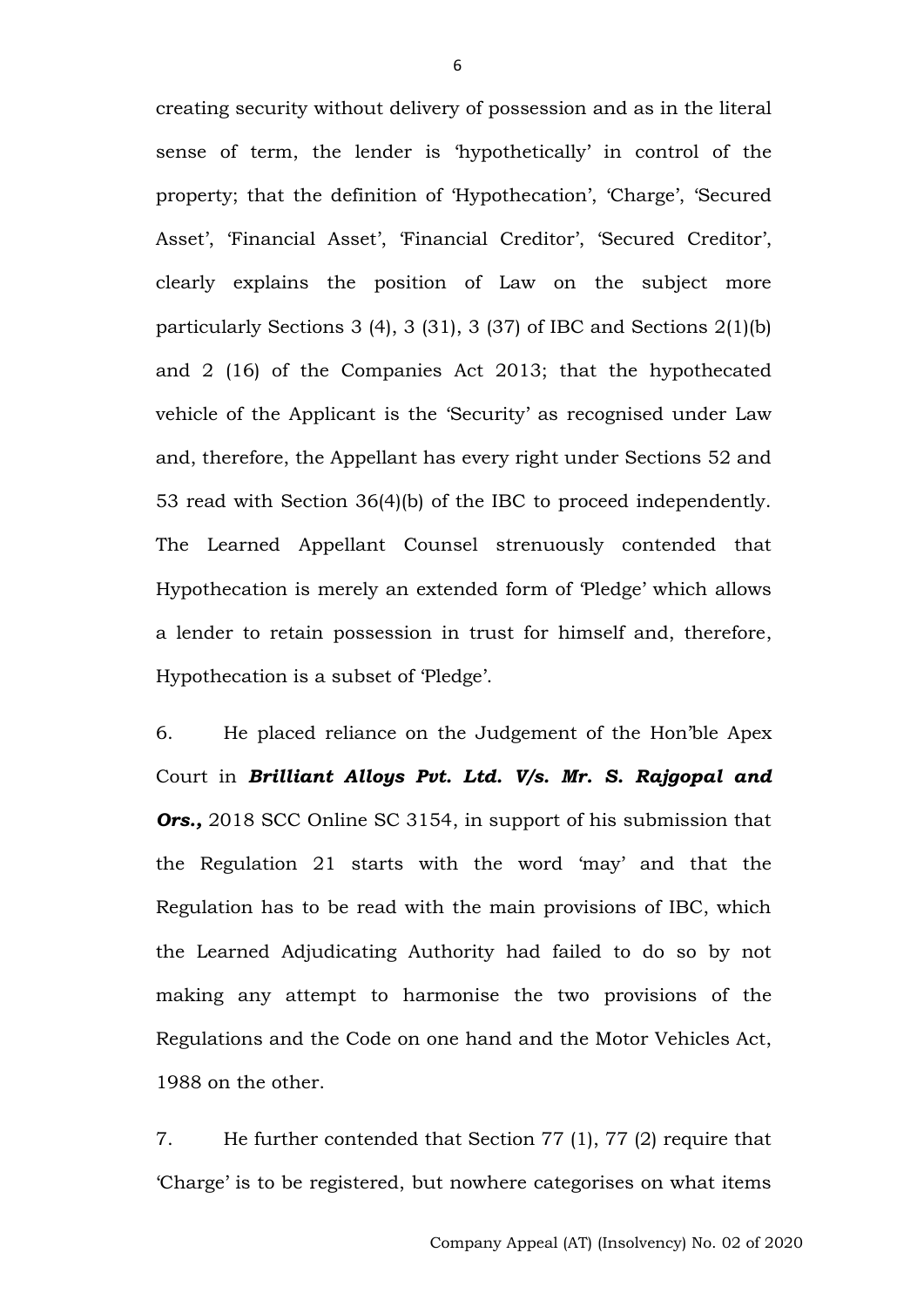the 'Charge' is to be registered by a Company or a Financial Institution. Section 77 (3) states that unless 'Charge' is registered, the claim would not be considered and read with Section 77 (4) and Section 79, it is made clear that non-Registration of 'Charge' does not impact the original contract and 'Security' so created. He submitted that the Learned Adjudicating Authority failed to adopt a Harmonious Construction of the 'MV Act' and the IBC Code. He placed reliance on the decision of the Constitution Bench of the Hon'ble Supreme Court in *Sri Venkataramana Devaru and Ors. V/s. The State of Mysore & Ors.,* AIR 1958 SC 255, wherein the Hon'ble Apex Court has observed that, where there are, in an enactment, two provisions which cannot be reconciled with each other, they should be so interpreted that if possible, effect should be given to both. He argued that the rule of 'Beneficial construction' was not adhered to by the Learned Adjudicating Authority which took a hypothetical view by not taking into consideration that a 'Charge' registered under 'MV Act', 1988 also satisfies the requirement under Law. The status of the Appellant in terms of Section 53 being a Secured Financial Creditor could not have been degraded to an Unsecured Creditor as was done by the Liquidator under the garb of Regulation 21 read with Section 77 of the Companies Act, 2013. He, further, placed reliance on the Judgement of the Hon'ble Apex Court in *Pegasus Assets Reconstruction Pvt. Ltd. V/s. M/s. Haryana Concast Ltd. and*  Anr., (2016) 4 SCC 47, in which the Hon'ble Supreme Court has observed that *'if the defaulter is the Company under winding up, the*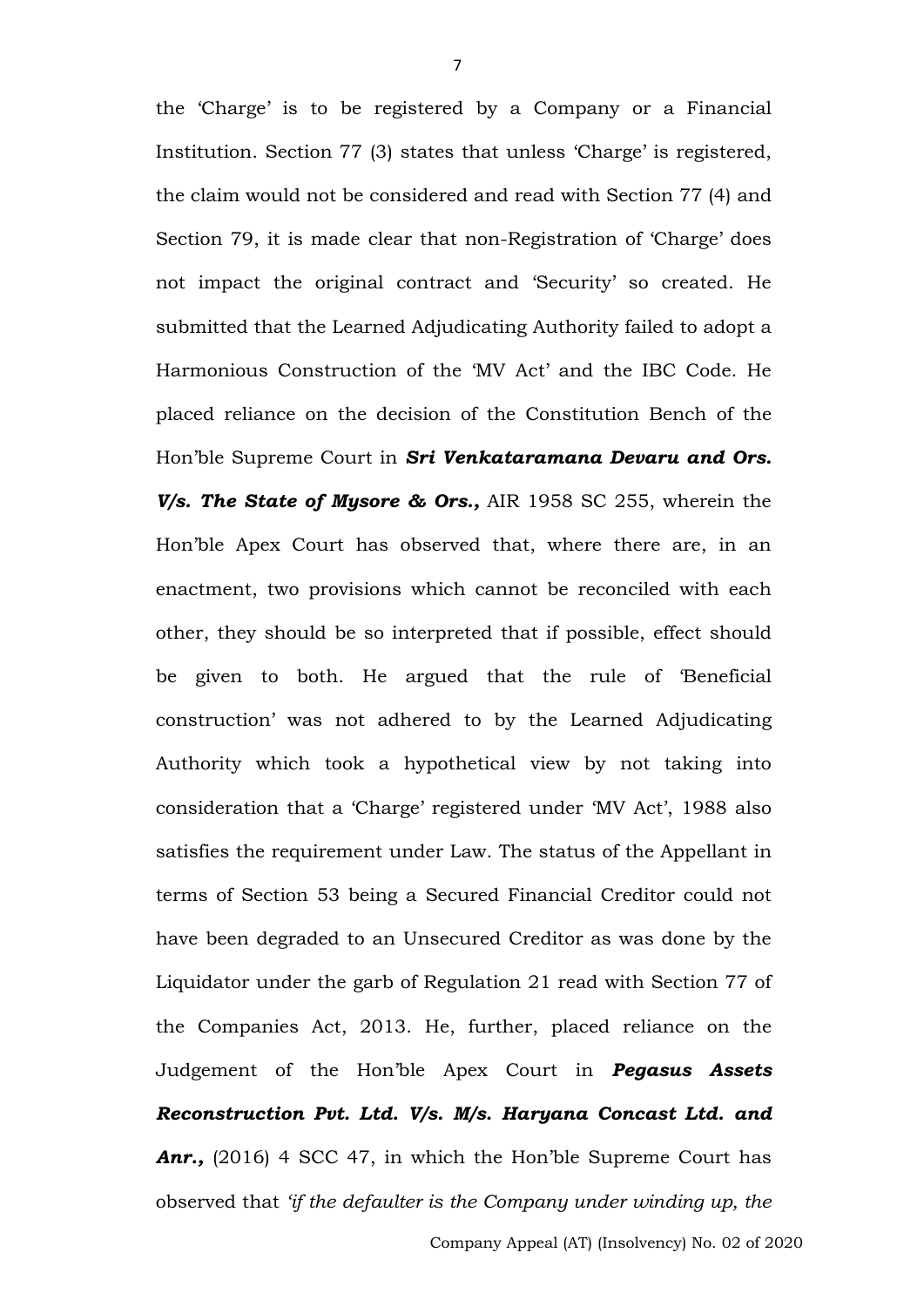*said Financial Corporation can at best be a Secured Creditor who may opt to remain out of winding up but nonetheless it will be subject to Orders passed in accordance with Law under the Companies Act. It is also the clear intention of the Parliament expressed in Section 13 of the SARFAESI Act, that a Secured Creditor has a right to enforce its security interest without the intervention of the Court and Tribunal'.* The Learned Counsel contended that a similar view was taken by the Hon'ble Supreme Court in *Laxmi Fibre Ltd. V/s. Andhra Pradesh Industrial Development Corporation Ltd. and Ors.,* (2015) SCC 464, in which it was held that the Liquidator has no right to ascertain the claims and rights of the Secured Creditors who chose to stand outside the (Liquidation Process) in respect of the securities.

8. It is the case of the Respondent that the Hypothecation Agreement dated 25.11.2013 was unattested; the record of the 'Charge' created by the Appellant was not registered with any Authority as mentioned in Section 52 (3) of the Code read with Regulation 21 of the IBBI (Liquidation Process) Regulations, 2016; that the security interest was not registered under Section 77 of the Companies Act 2013 and neither was any Application moved under Section 87 of the Companies Act 2013; that the Appellant had failed to provide any proof through the records available with an 'Information Utility' as mandated under Section 52(3)(a) of the Code read with Regulation 21(a) of IBBI (Liquidation Process) Regulation 2016 and submitted that non-Registration of 'Charge'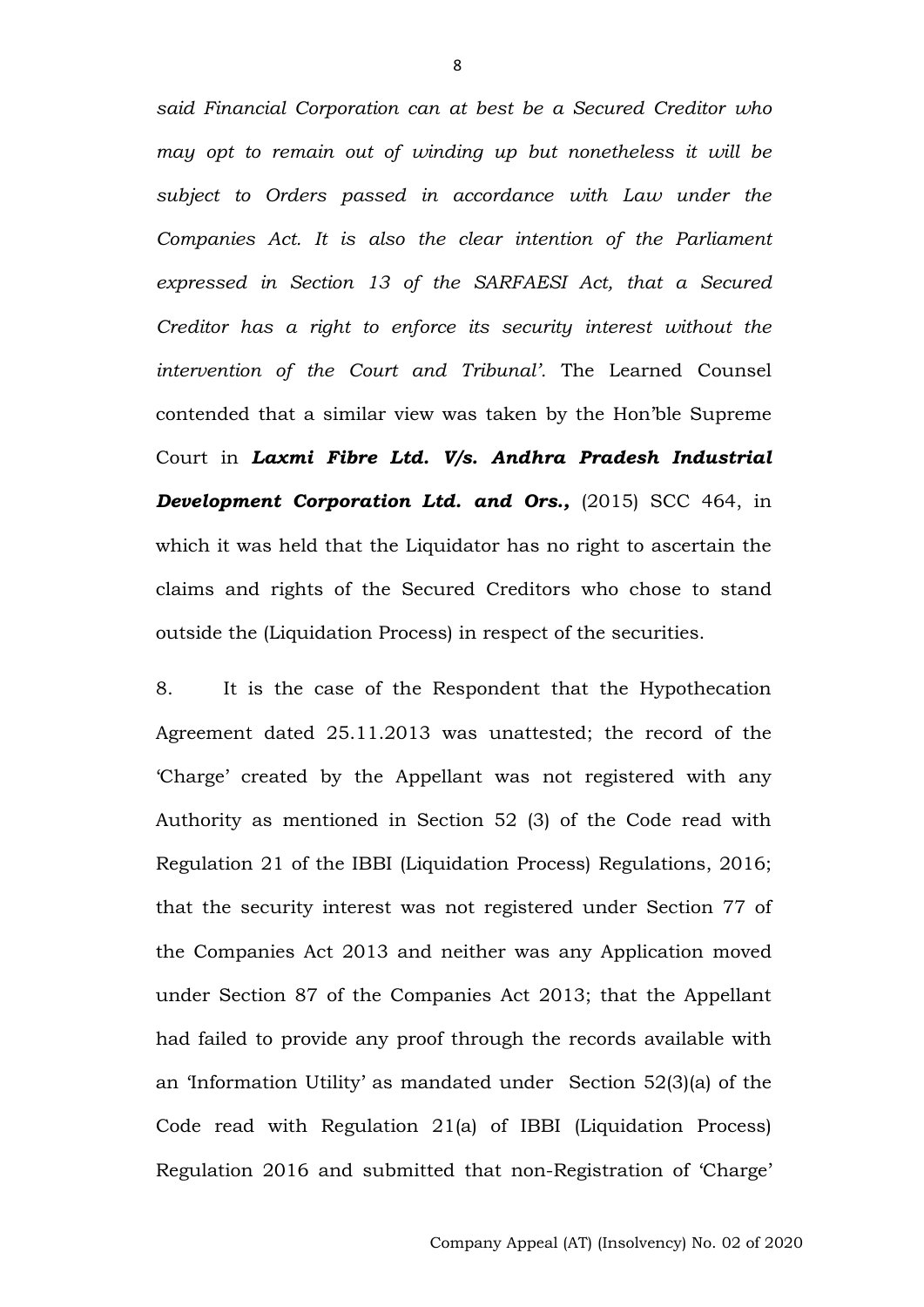under Section 125 of the Companies Act, 1956/Section 77 of the Companies Act, 2013 makes a Creditor an *'Unsecured Creditor'.*

9. Learned Counsel for the Respondent relied on the Judgment of the Hon'ble Supreme Court in *Kerala State Financial Enterprises Ltd. V/s. Official Liquidator, High Court*  of Kerala, (2006) 10 SCC 709, in which the Hon'ble Apex Court, while confirming the Order of the Hon'ble High Court of Kerala observed that *'ordinarily a 'Charge' should be registered in terms of Section 125 of the Act and if the charges are not registered the same would be void against the Liquidator or Creditors'.* He also drew our attention to the Judgement of the Hon'ble Supreme Court in *Oil and Natural Gas Corporation Ltd. V/s. Official Liquidator of Ambica Mills Co. Ltd. and Ors.,* (2015) 5 SCC 300 in which the Hon'ble Apex Court while placing reliance on *Indian Bank V/s. Official Liquidator, Chemmeens Exports (P) Ltd. and Ors.,* (1998) 5 SCC 401 in which the Hon'ble Apex Court has observed that *'Section 125 applies to every 'Charge' created by the Company on or after 01.04.1914. But where the 'Charge is by Operation of Law or is created by order or decree of the Court, Section 125 has no Application'.*

10. The Learned Counsel, further, contended that the Liquidator had rejected the Applicant's claim as time barred in view of delay of more than 70 days from the date of the last date of submissions of claim and that the Appellant has not challenged the ground of the 'Claim' being barred by limitation and hence this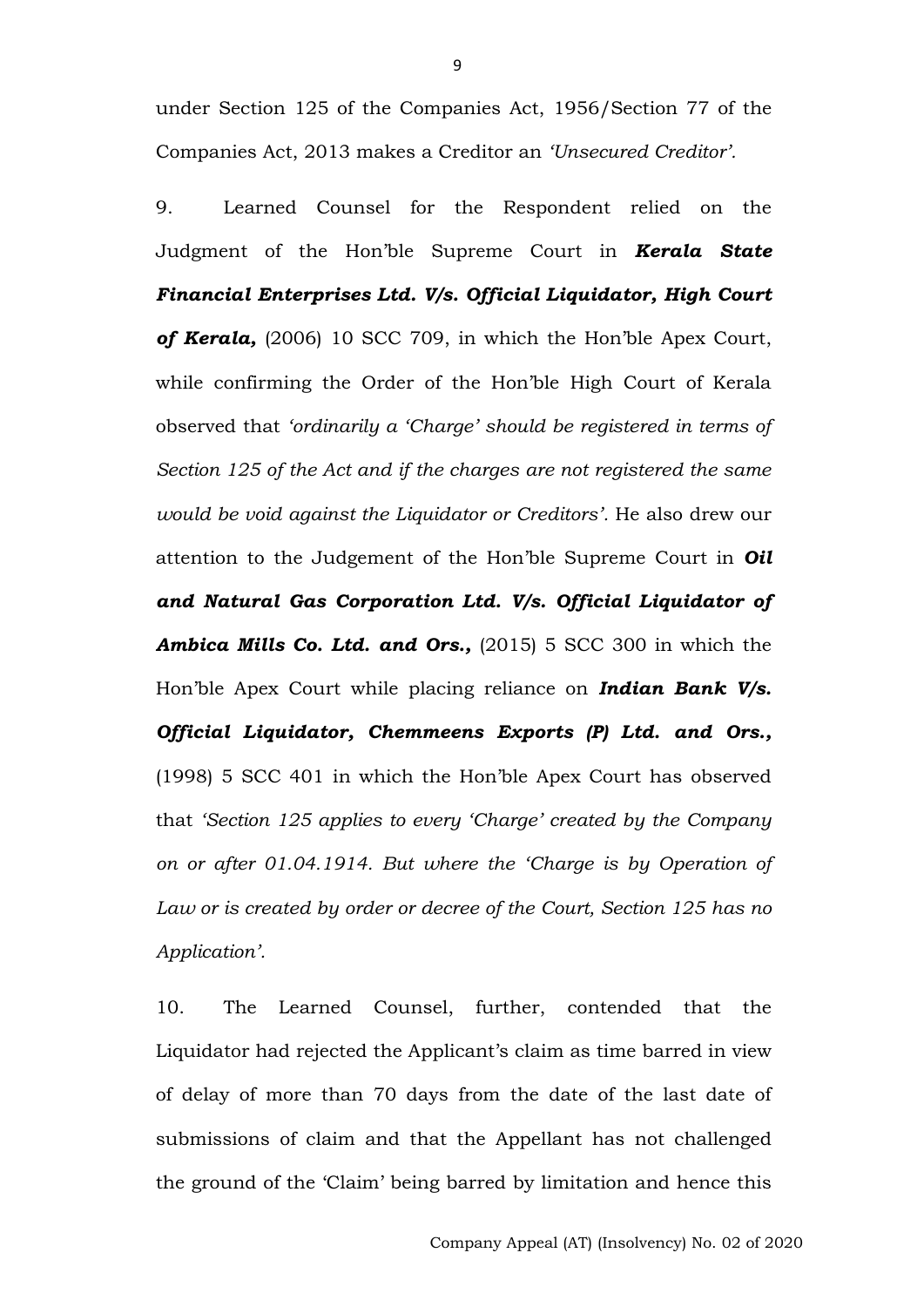Appeal ought to be dismissed at the very threshold as not maintainable.

11. The main issue which falls for consideration in this Appeal is whether the Liquidator was justified in rejecting the Application filed by the Applicant on the ground that

- the Applicant was not a 'Secured Financial Creditor' in the absence of the 'Charge' being registered with the Registrar of Companies (ROC) under Section 77 (1) of the Companies Act 2013 with respect to the Subject Property.
- that the Appellant was not a Secured Creditor entitled to realise the security interest in accordance with Section 52(1)(b) of the Code.
- that the Registration of Hypothecation by way of 'Charge' under Section 51 of Motor Vehicles Act, 1988 would stand nullified, if the 'Charge' was not registered under the Companies Act, 1956/2013.

12. It is not in dispute that the Appellant and the Corporate Debtor executed a Loan and Hypothecation Agreement on 25.11.2013, for an amount of Rs. 36,00,000/- payable in 84 monthly instalments for purchase of AUDI Q3 TDI 2.0. It is also not in dispute that the Subject Property has been hypothecated by the Corporate Debtor and under Section 51 of the 'MV Act', 1988, entry of the agreement is made in the Certificate of Registration with the RTO. The relevant clauses in the unattested Deed of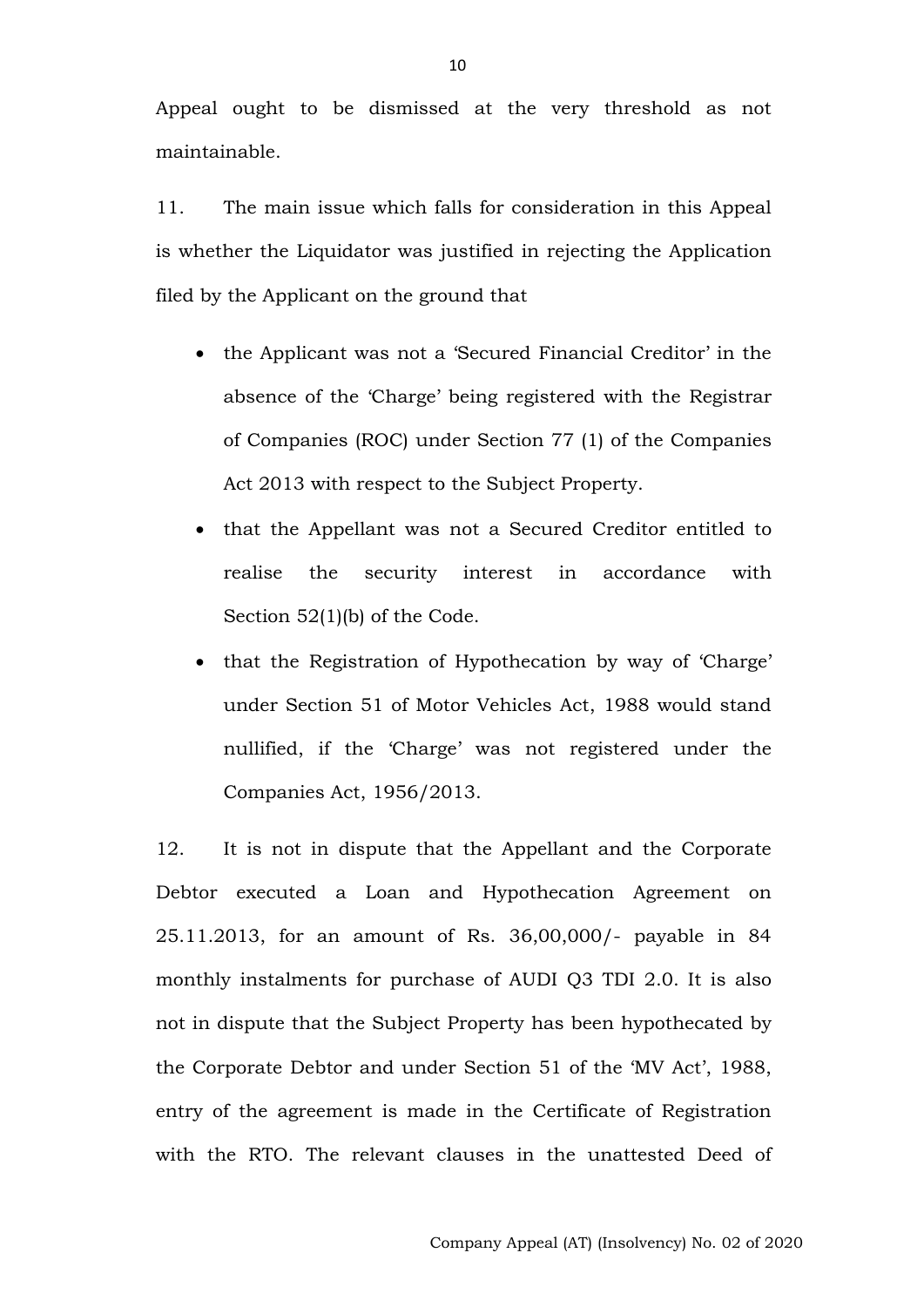Hypothecation which refers to breach or default by the Borrower is

detailed as hereunder;

*"(iii) In the event of any breach of default by the Borrower in the performance of its obligations hereunder or any of the terms, covenants obligations and conditions stipulated in the Loan Terms and/or the other Transaction Documents or in the event of the charge on the Assets having become enforceable for any reason whatsoever, VWFPL or their nominees or authorized persons shall, in case such breach or default is not remedied by the Borrower to the satisfaction of VWFPL, without any notice and without assigning any reason and at the risk and expense of the Borrower and if necessary as attorney for and in the name of the Borrower, be entitled (without prejudice to any other rights and remedies) exercise such rights and remedies, including (but not limited to): (i) to enter into and upon the premises of the Borrower and/or other person who then has possession of the Assets, (ii) to seize, recover, collect, withdraw, receive the Assets and/or any income, profits and benefits thereof without interruption or hindrance by the Borrower and/or by any person(s), (iii) to remove, and/or sell by public auction or by private contract, dispatch or consign for realization or otherwise dispose of or deal with all or any part of the Assets and enforce, realize, settle, compromise and deal with any right or claims relating thereto without being bound to exercise any of these powers or be liable for any losses in the exercise or non-exercise thereof, (iv) to be freed and discharged and well and sufficiently saved and kept harmless and indemnified of, from and against all former and other estates, titles, claims, demands, charges and encumbrances whatsoever, or to direct the Borrower and/or other concerned person to sell, assign or otherwise liquidate, any or all of the Assets, (v) to claim the proceeds of any such sale or liquidation, (vi) to retain all amounts and/or other proceeds received or receivable by VWFPL in respect of the Assets and use them, in whole or part, towards repayment/payment of all amounts in respect of the Facilities, (vii) to direct the Borrower and/or other concerned person in*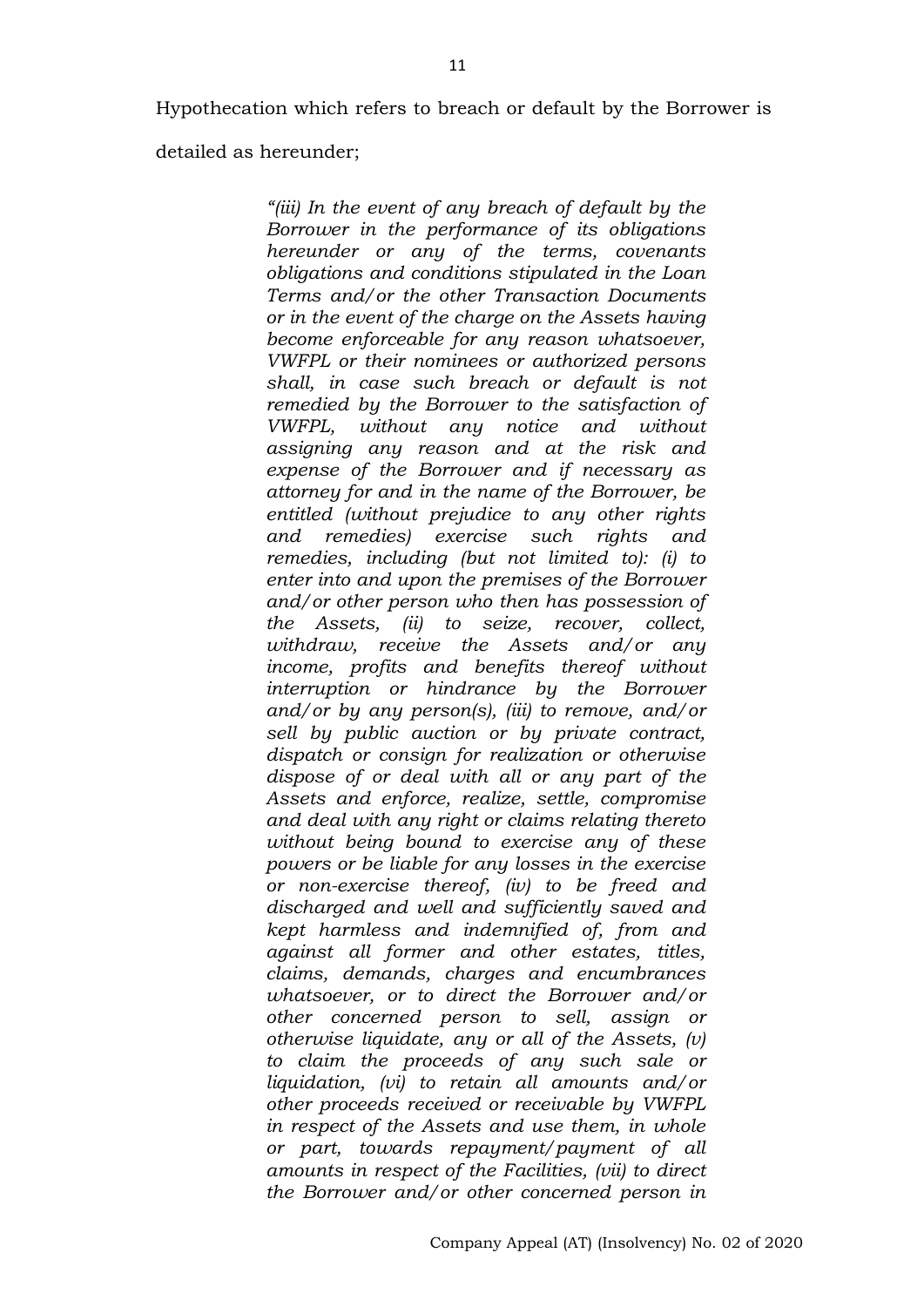*writing to deliver the Assets to VWFPL on a date and time indicated by VWFPL, in which event the Borrower shall, at its own expense."*

13. The clause is a regular clause noticed in cases of hypothecation of Vehicles. The question which arises is if 'Charge' was created in law binding on the Liquidator and on other Creditors. Under Part II of IBC when Application is admitted & Moratorium becomes applicable, the right to reach the Vehicle under such contract would be affected & will be subject to provisions of IBC. Under Section 18(1)(f) of the IBC Code, 2016, as soon as CIRP is initiated, the IRP is duty bound to take control and custody of assets over which the Corporate Debtor has ownership rights. The Learned Adjudicating Authority has recorded that the material on record shows evidence that the owners name displayed on the portal of the Ministry of Road Transport and Highways, confirms the ownership of the car to be that of the Corporate Debtor. This being so, reference to the above contents of the hypothecation deed would not have any relevance as the material issue is whether there is legally enforceable 'Charge' so as to claim that the Appellant is a 'Secured Creditor'.

14. For adjudicating the issue on hand, the relevant portions of Section 52 of the IBC, 2016 is reproduced for ready reference;

> *"52. Secured creditor in liquidation proceedings.- (1) A secured creditor in the liquidation proceedings may –*

> > *(a) relinquish its security interest to the liquidation estate and receive proceeds from the sale of assets by*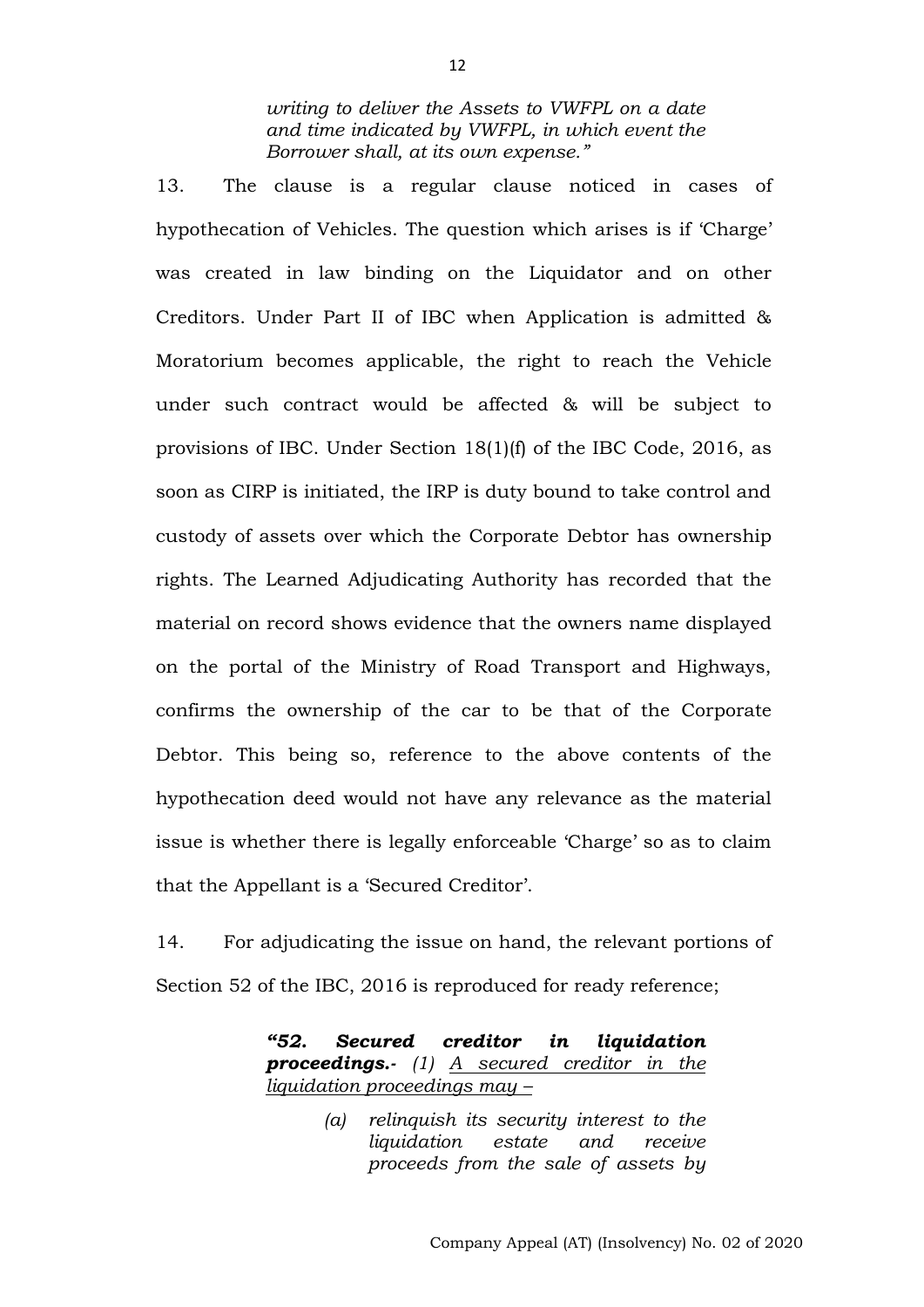*the liquidator in the manner specified in section 53; or*

*(b) realise its security interest in the manner specified in this section.*

*(2) Where the secured creditor realises security interest under clause (b) of sub-section (1), he shall inform the liquidator of such security interest and identify the asset subject to such security interest to be realised.*

*(3) Before any security interest is realised by the secured creditor under this section, the liquidator shall verify such security interest and permit the secured creditor to realise only such security interest, the existence of which may be proved either—*

> *(a) by the records of such security interest maintained by an information utility; or*

> *(b) by such other means as may be specified by the Board.*

*(4) A secured creditor may enforce, realise, settle, compromise or deal with the secured assets in accordance with such law as applicable to the security interest being realised and to the secured creditor and apply the proceeds to recover the debts due to it.*

*(5) If in the course of realising a secured asset, any secured creditor faces resistance from the corporate debtor or any person connected therewith in taking possession of, selling or otherwise disposing off the security, the secured creditor may make an application to the Adjudicating Authority to facilitate the secured creditor to realise such security interest in accordance with law for the time being in force.*

*(6) The Adjudicating Authority, on the receipt of an application from a secured creditor under sub-section (5) may pass such order as may be necessary to permit a secured creditor to realise security interest in accordance with law for the time being in force.*

*(7) Where the enforcement of the security interest under sub-section (4) yields an amount by way of proceeds which is in excess of the debts due to the secured creditor, the secured creditor shall—*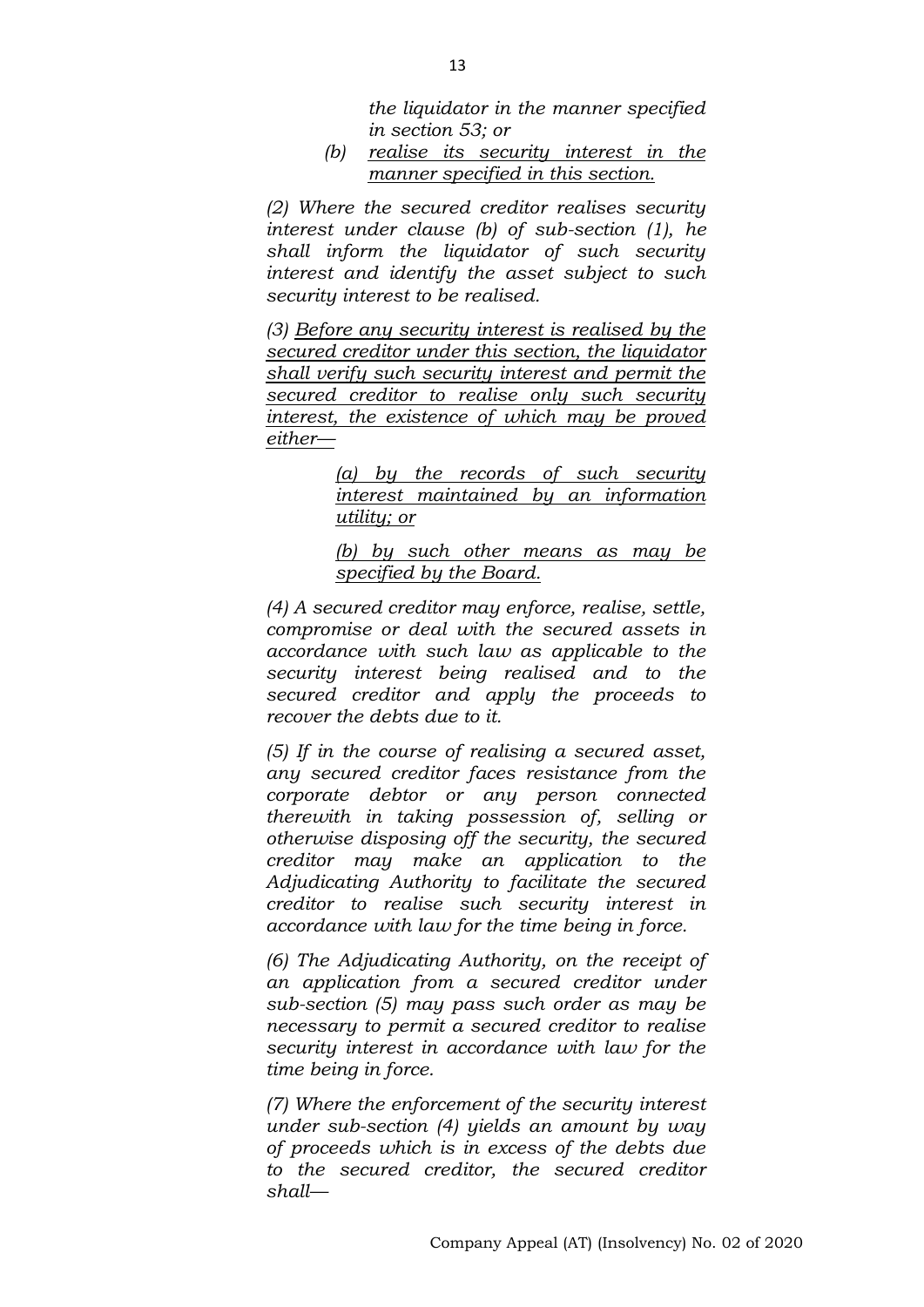*(a) account to the liquidator for such surplus; and*

*(b) tender to the liquidator any surplus funds received from the enforcement of such secured assets.*

*(8) The amount of insolvency resolution process costs, due from secured creditors who realise their security interests in the manner provided in this section, shall be deducted from the proceeds of any realisation by such secured creditors, and they shall transfer such amounts to the liquidator to be included in the liquidation estate.*

*(9) Where the proceeds of the realisation of the secured assets are not adequate to repay debts owed to the secured creditor, the unpaid debts of such secured creditor shall be paid by the liquidator in the manner specified in clause (e) of sub-section (1) of section 53.*

*(Emphasis Supplied)*

15. It is clear from Section 52(3)(a) of the Code that before any security interest is sought to be realised by the Secured Creditor under this Section, the Liquidator shall verify such security interest and permit the Secured Creditors to realise only such security interest, the existence of which may be proved either by the records of such security interest maintained by an 'Information Utility' or by such other means as may be specified by the Board.

16. The said mechanism is clearly specified in Regulation 21 of the IBBI (Liquidation Process), Regulations, 2016. The said Regulation is detailed as hereunder;

#### *"21. Providing security interest.*

*The existence of a security interest may be proved by a secured creditor on the basis of-*

*(a) the records available in an information utility, if any;*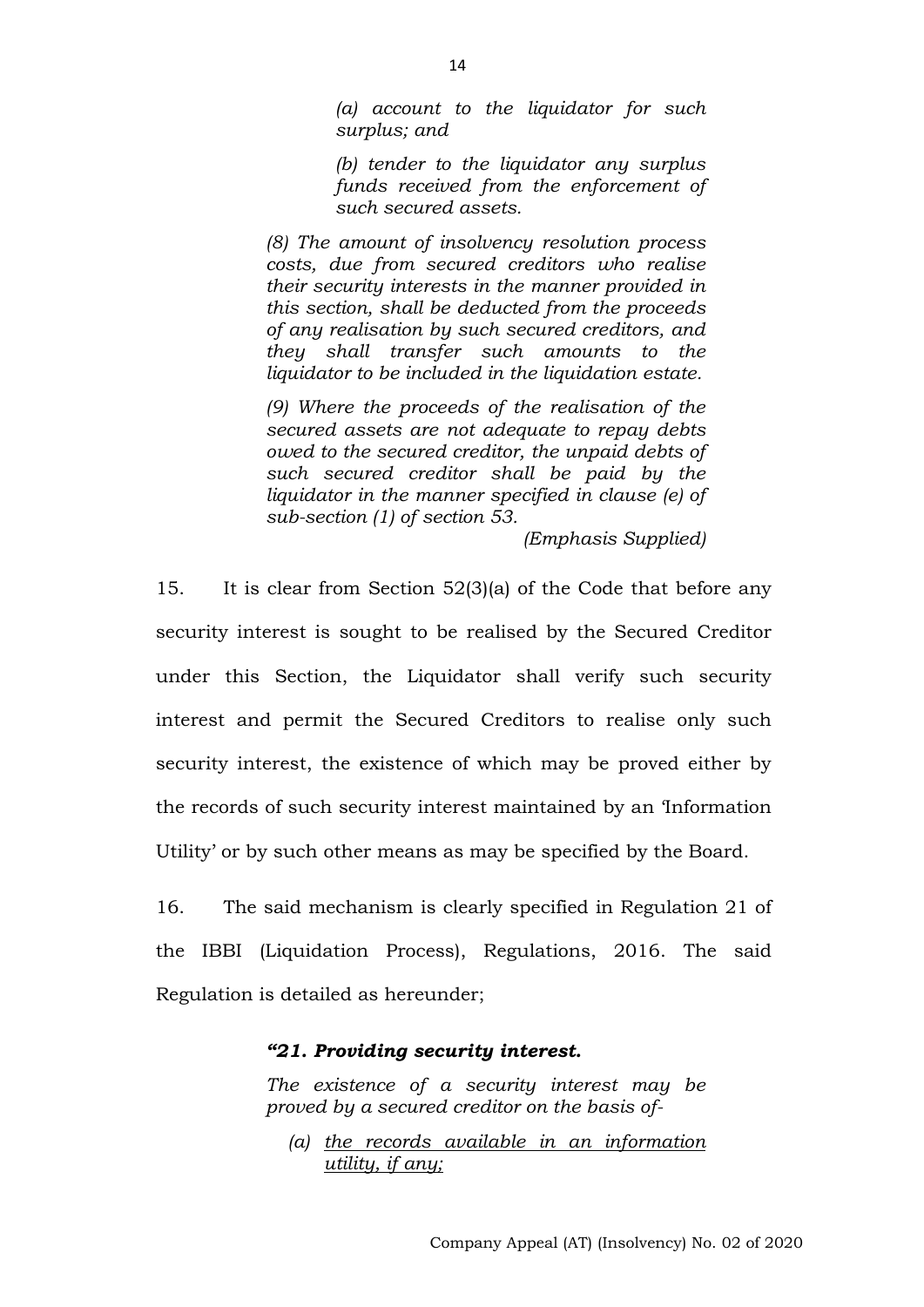- *(b) certificate or registration of charge issued by the Registrar of Companies; or*
- *(c) proof of registration of charge with the Central Registry of Securitisation Asset Reconstruction and Security Interest of India."*

*(Emphasis Supplied)*

17. Section 52 (3) read with the aforenoted Regulation 21 stipulates that the proof of security interest is ascertained from records available with the 'Information Utility' as per the Code; through the Certificate of Registration of 'Charge' issued by the ROC under Section 77 of the Companies Act 2013/Section 125 of the Companies Act 1956, or, if there is any proof of Registration of 'Charge' with Central Registry of Securitization Asset Reconstruction and Security Interest of India.

18. At this juncture, it is also relevant to reproduce the definition of 'Information Utility' as defined under Section 3 (21) of the Code which is as follows;

> *"(21) "information utility" means a person who is registered with the Board as an information utility under section 210;*

> > *(Emphasis Supplied)*

19. The Appellant does not claim & has not shown that Security Interest claimed by the Appellant is covered under any of the above clauses of Regulation 21.

20. It is the Appellant's case that 'Charge' registered under Section 51 of the 'MV Act' 1988, was duly recognised under Section 125 of the Companies Act 1956. For better understanding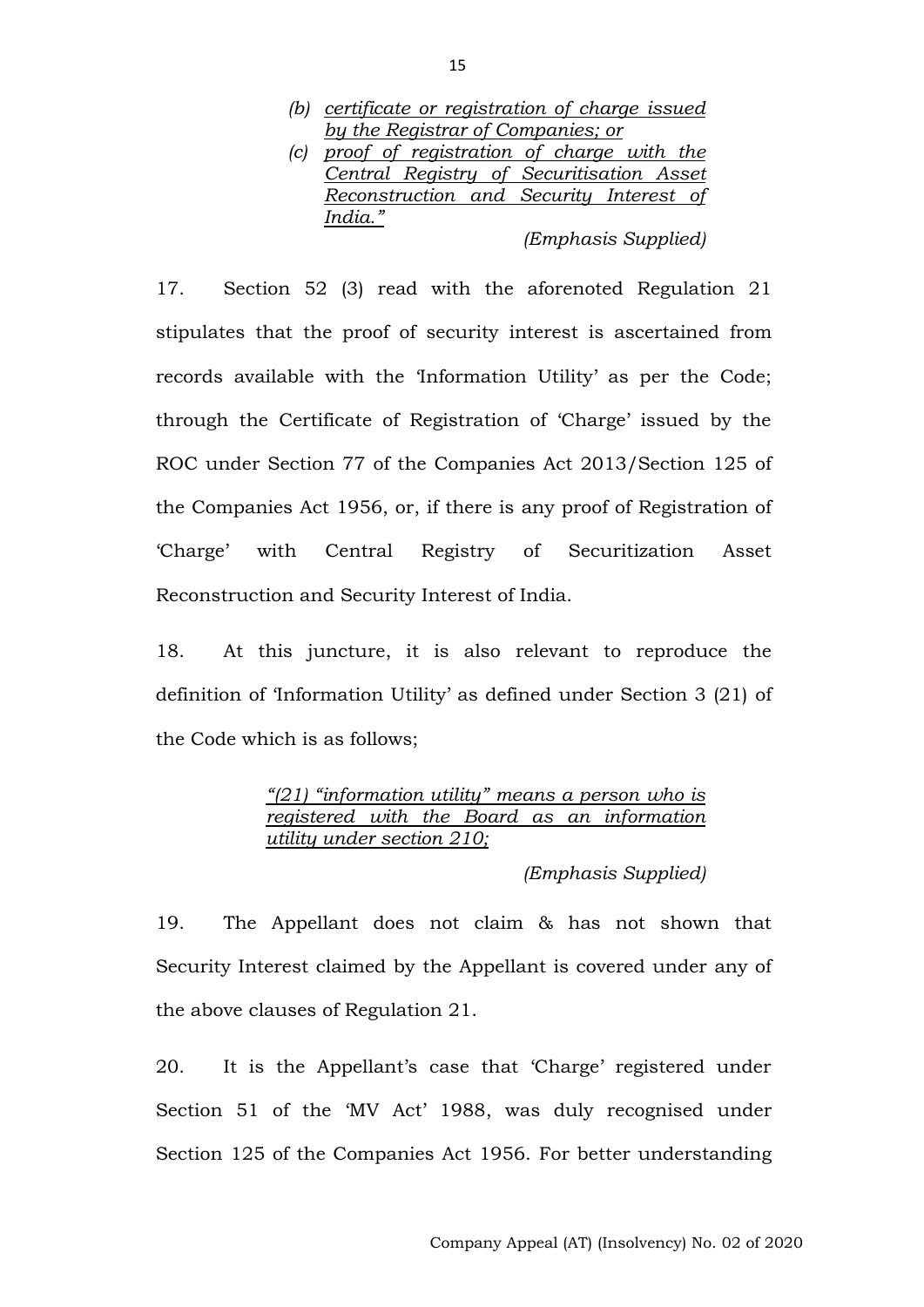of the case, Section 125 of the Companies Act 1956 is reproduced as hereunder;

#### *"125. CERTAIN CHARGES TO BE VOID AGAINST LIQUIDATOR OR CREDITORS UNLESS REGISTERED*

*(1) Subject to the provisions of this Part, every charge created on or after the 1st day of April, 1914, by a company and being a charge to which this section applies shall, so far as any security on the company's property or undertaking is conferred thereby, be void against the liquidator and any creditor of the company, unless the prescribed particulars of the charge together with the instrument, if any, by which the charge is created or evidenced, or a copy thereof verified in the prescribed manner, are filed with the Registrar for registration in the manner required by this Act within thirty days after the date of its creation:*

*1[Provided that the Registrar may allow the particulars and instrument or copy as aforesaid to be filed within thirty days next following the expiry of the said period of thirty days on payment of such additional fee not exceeding ten times the amount of fee specified in Schedule X as the Registrar may determine, if the company satisfies the Registrar that it had sufficient cause for not filing the particulars and instrument or copy within that period.]*

- *(2) Nothing in sub-section (1) shall prejudice any contract or obligation for the repayment of the money secured by the charge.*
- *(3) When a charge becomes void under this section the money secured thereby shall immediately become payable.*
- *(4) This section applies to the following charges:*
	- *(a) a charge for the purpose of securing any issue of debentures;*
	- *(b) a charge on uncalled share capital of the company;*
	- *(c) a charge on any immovable property, wherever situate, or any interest therein;*
	- *(d) a charge or any book debts of the company;*
	- *(e) a charge, not being a pledge, on any movable property of the company;*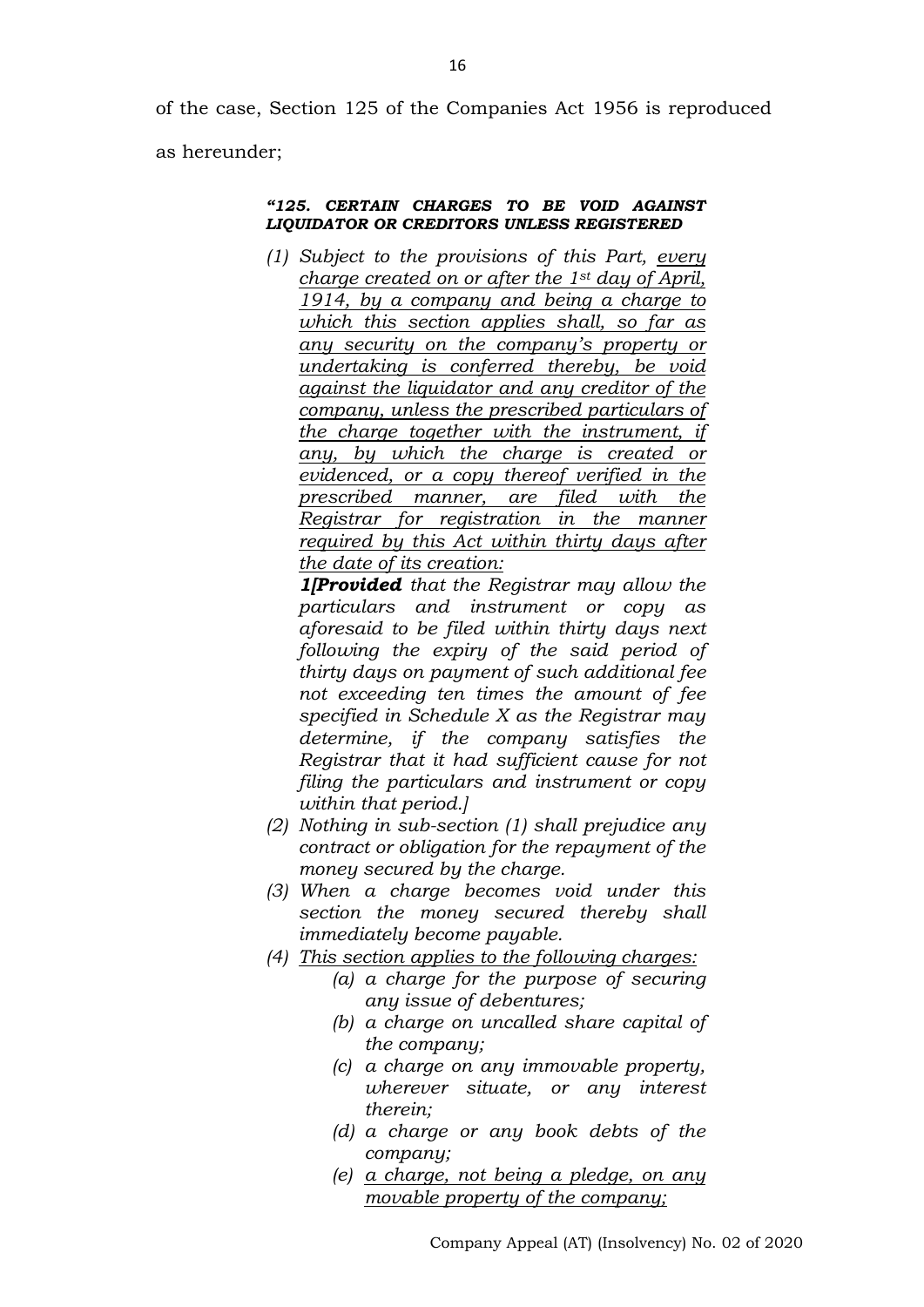- *(f) a floating charge on the undertaking or any property of the company including stock-in-trade;*
- *(g) a charge on calls made but not paid;*
- *(h) a charge on a ship or any share in a ship;*
- *(i) a charge on goodwill, on a patent or a licence under a patent, on a trade mark, or on a copyright or a licence under a copyright.*
- *(5) In the case of a charge created out of India and comprising solely property situate outside India, thirty days after the date on which the instrument creating or evidencing the charge or a copy thereof could, in due course of post and if despatched with due diligence, have been received in India, shall be substituted for thirty days after the date of the creation of the charge, as the time within which the particulars and instrument or copy are to be filed with the Registrar.*
- *(6) Where a charge is created in India but comprises property outside India, the instrument creating or purporting to create the charge under this section or a copy thereof verified in the prescribed manner, may be filed for registration, notwithstanding that further proceedings may be necessary to make the charge valid or effectual according to the law of the country in which the property is situate.*
- *(7) Where a negotiable instrument has been given to secure the payment of any book debts of a company, the deposit of the instrument for the purpose of securing an advance to the company shall not, for the purposes of this section, be treated as a charge on those book debts.*
- *(8) The holding of debentures entitling the holder to a charge on immovable property shall not, for the purposes of this section, be deemed to be an interest in immovable property."*

*(Emphasis Supplied)*

21. Even Section 125(4)(e) clearly shows that 'Charge' not being 'Pledge' on any movable property of the Company would require to be registered. Counsel for Appellant is arguing to claim that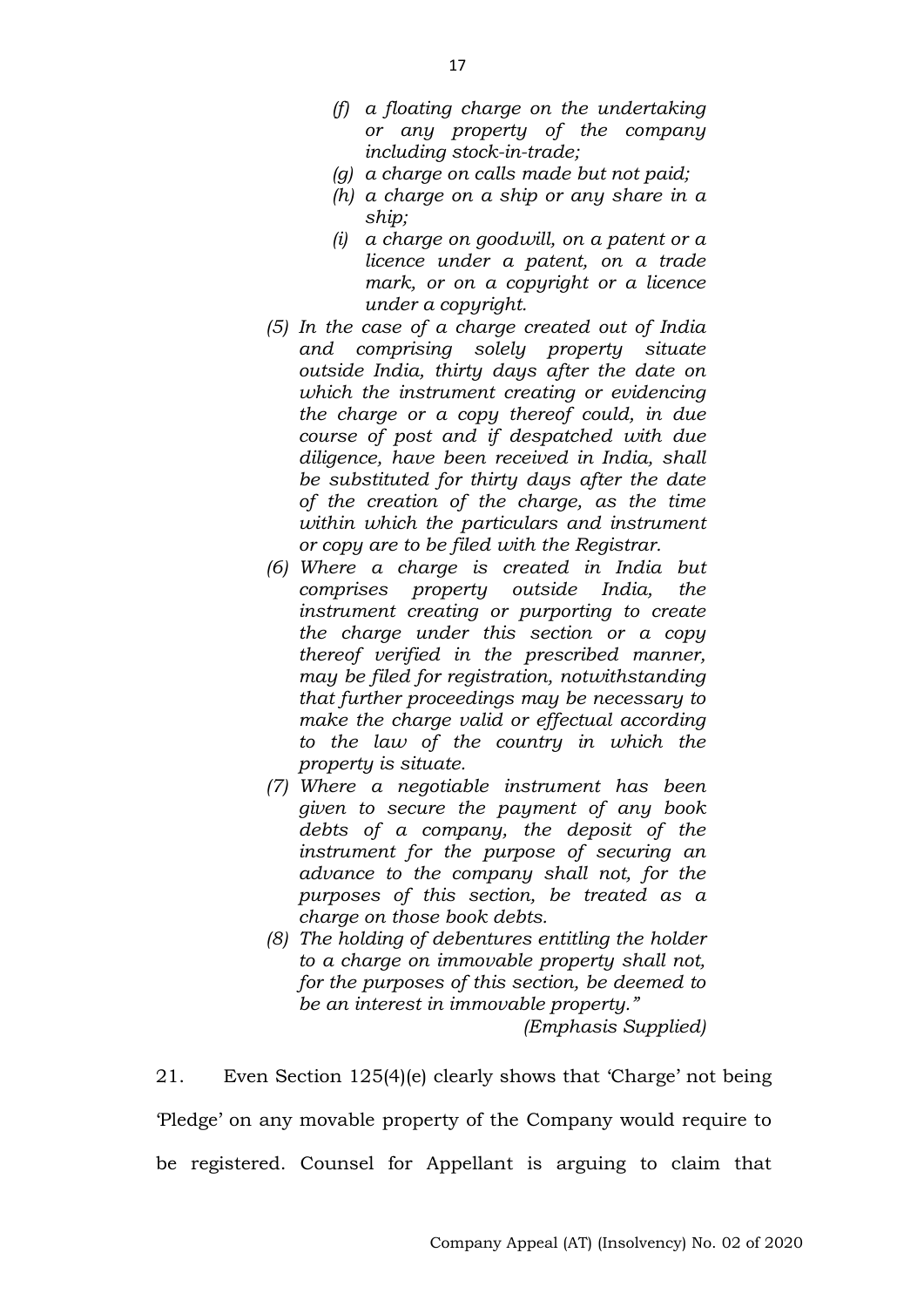hypothecation of car is subject of Pledge in an effort to somehow get out from the requirement of Registration with Registrar. However, the distinction becomes irrelevant considering Section 77 of the Companies Act, 2013. Section 77 of the Companies Act 2013 which came into force on 01.04.2014, changed the wordings & the Company creating 'Charge' on its property or assets 'tangible or otherwise', is required to register the same. It also provides an additional time of 300 days from the date of creation of 'Charge' to register before the ROC on payment of additional fees. Section 77 & 78 of the Companies Act 2013 are reproduced here for ready reference;

> *"77. Duty to register charges, etc. – (1) It shall be the duty of every company creating a charge within or outside India, on its property or assets or any of its undertakings, whether tangible or otherwise, and stipulated in or outside India, to register the particulars of the charge signed by the company and the chargeholder together with the instruments, if any, creating such charge in such form, on payment of such fees and in such manner as may be prescribed, with the Registrar within thirty days of its creation:*

> *Provided that the Registrar may, on an application by the company, allow such registration to be made within a period of three hundred days of such creation on payment of such additional fees as may be prescribed:*

> *Provided further that if registration is not made within a period of three hundred days of such creation, the company shall seek extension of time in accordance with section 87:*

> *Provided also that any subsequent registration of a charge shall not prejudice any right acquired in respect of any property before the charge is actually registered.*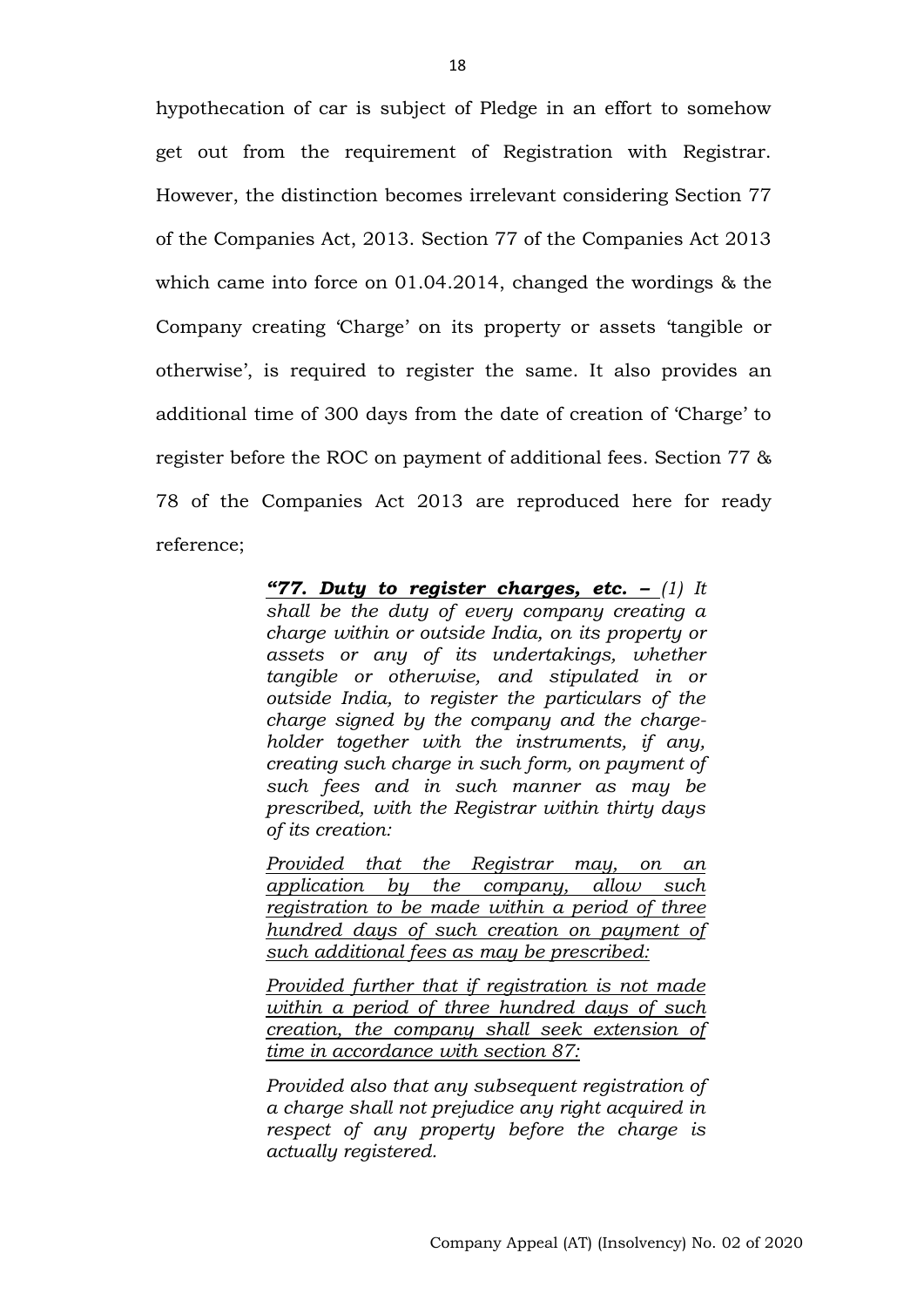*<sup>4</sup>[Provided also that this section shall not apply to such charges as may be prescribed in consultation with the Reserve Bank of India.]*

*(2) Where a charge is registered with the Registrar under sub-section (1), he shall issue a certificate of registration of such charge in such form and in such manner as may be prescribed to the company and, as the case may be, to the person in whose favour the charge is created.*

*(3) Notwithstanding anything contained in any other law for the time being in force, no charge created by a company shall be taken into account by the liquidator 5[appointed under this Act or the Insolvency and Bankruptcy Code, 2016 (31 of 2016), as the case may be,] or any other creditor unless it is duly registered under sub-section (1) and a certificate of registration of such charge is given by the Registrar under subsection (2).*

*(4) Nothing in sub-section (3) shall prejudice any contract or obligation for the repayment of the money secured by a charge."*

*(Emphasis Supplied)*

*"78. Application for registration of charge.- Where a company fails to register the charge within the period specified in section 77, without prejudice to its liability in respect of any offence under this Chapter, the person in whose favour the charge is created may apply to the Registrar for registration of the charge along with the instrument created for the charge, within such time and in such form and manner as may be prescribed and the Registrar may, on such application, within a period of fourteen days after giving notice to the company, unless the company itself registers the charge or shows sufficient cause why such charge should not be registered, allow such registration on payment of such fees, as may be prescribed:*

*Provided that where registration is effected on application of the person in whose favour the charge is created, that person shall be entitled to recover from the company the amount of any fees or additional fees paid by him to the Registrar for the purpose of registration of charge."*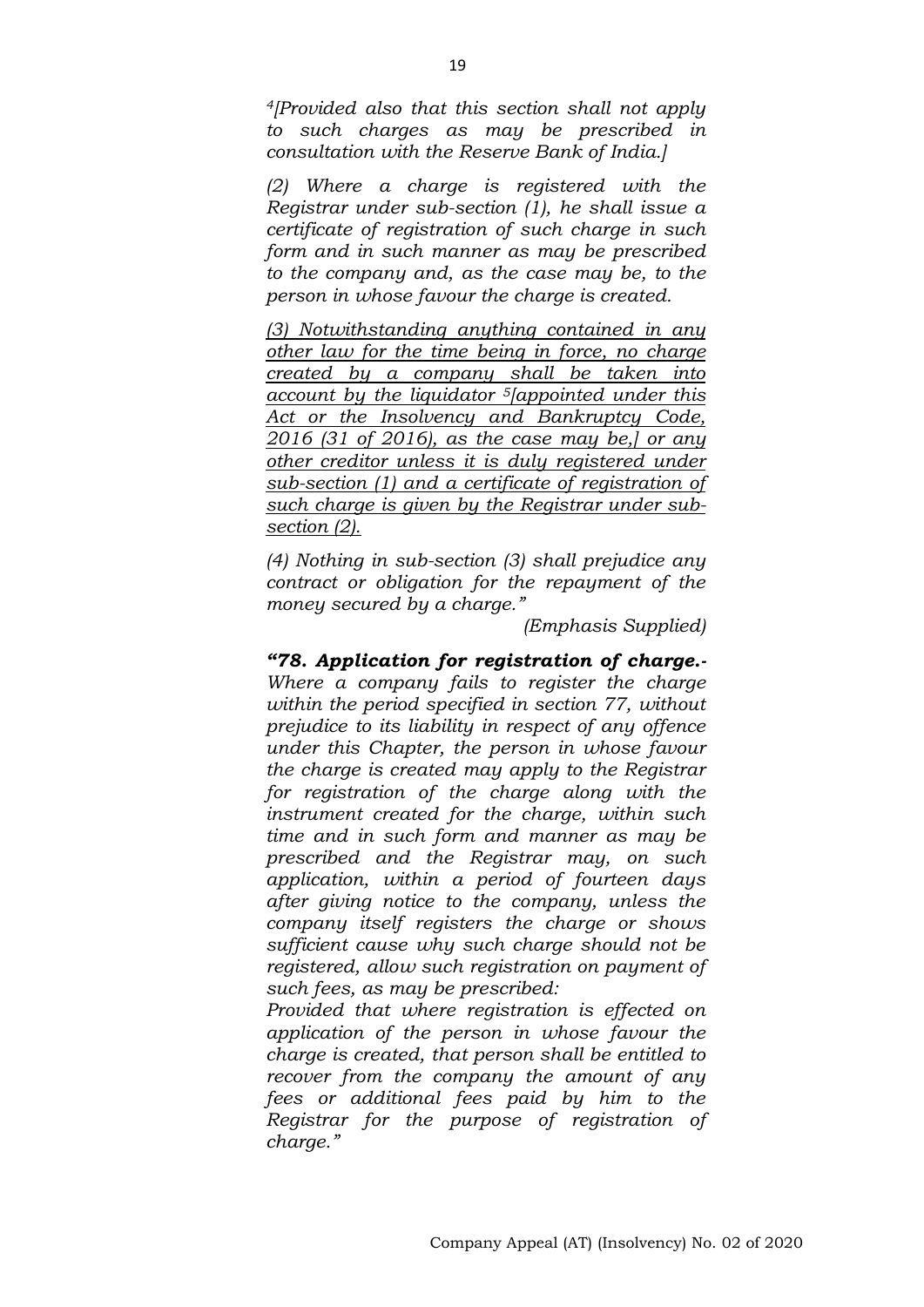22. The material on record does not show evidence that on failure of the Corporate Debtor under Section 77, Appellant had exercised their choice of registering the 'Charge' under Section 78.

The Hon'ble Apex Court in *Kerala State Financial Enterprises* 

Ltd. V/s. Official Liquidator, High Court of Kerala, (2006) 10

SCC 709, observed as follows;

*"5. Appellant is a Government company. Its dues are not Government dues. The provisions of the Kerala Revenue Recovery Act might have been made applicable, but only by reason thereof, dues of a Government company would not become the dues of the Government within the meaning of Sub-section (2) of Section 537 of the Companies Act.*

*Ordinarily a charge should be registered in terms of Section 125 of the Act. If the charges are not registered the same would be void against the liquidator or creditors. The question which arises for consideration is as to whether if the properties are attached by a Revenue Recovery Court, Section 125 of the Act would be applicable? An attachment itself does not create any charge in the property. By reason of attachment, no decree is passed.*

*15. For the reasons aforementioned, we do not think that the High Court has committed any error in refusing to exercise its discretionary jurisdiction under Section 446 of the Companies Act. The appeal is dismissed. No costs."*

*(Emphasis Supplied)*

23. This Tribunal in *India Bulls Finance Ltd. V/s. Samir Kumar Bhattacharta and Ors. Company Appeal (AT) (Insolvency) No. 830 of 2019,* Judgement dated 18.12.2019 referred to *Oil and Natural Gas Corporation Ltd. V/s. Official*  Liquidator of Ambica Mills Co. Ltd. and Ors., (2015) 5 SCC 300,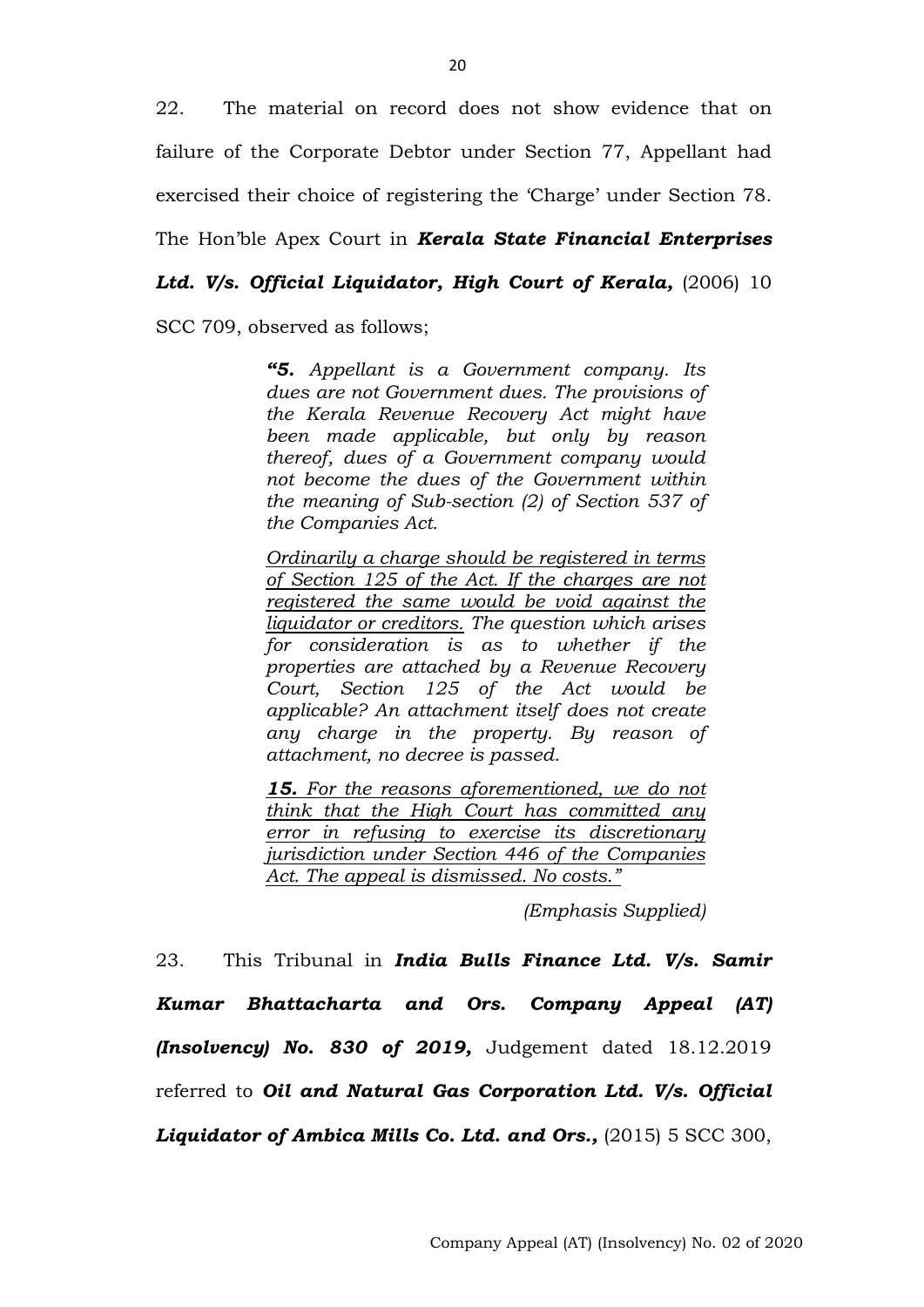(to which one of us was party), the relevant portion of the

Judgement is detailed as follows;

*..........*

*"3. It is the case of the Appellant that the Appellant was treated as Unsecured Financial Creditor in the Resolution Plan although according to the Appellant, the Appellant should have been treated as a Secured Financial Creditor. Learned Counsel for the Appellant has argued that the Appellant had given loan to the Corporate Debtor sometime in 2012 and against the loan provided, Title Deed of Anuj Chambers belonging to the Corporate Debtor were handed over to the Appellant and thus it is stated that the equitable mortgage had been created. Learned Counsel states that when CIRP started, the Appellant filed the claim before the Resolution Professional- Respondent No. 1 but the Resolution Professional treated the Appellant as Unsecured Claimant on the basis that the Charge was not created under Section 77 of the Companies Act, 2013. It is argued that in spite of this, the Appellant applied to ROC on 05.12.2018 for registering its charge and when ROC pointed out that Delay Condonation Application was required, the same was filed on 19.07.2019 and the Charge has now been registered on 03.10.2019. Submission of the learned Counsel for the Appellant is that the Appellant should be treated as Secured Financial Creditor".*

*"5. Learned Counsel for the Respondent No. 2 referred to Sections 77 and 78 of the Companies Act, 2013 to submit that when a Charge is created, the Company creating Charge and Charge holder both are required to get the Charge registered and if the concerned Company fails to register the Charge within given period of 30 days from the date of creation of Charge, (referring Section 78 of Companies Act, 2013) there is an option even for the Charge Holder to move ROC and get the Charge registered. It is the submission that no such steps had been taken till CIRP started. The benefit cannot be taken by such Creditor. Learned Counsel refers to the Judgement in the matter of "Oil and Natural Gas Corporation Ltd. V/s. Official Liquidator of Ambica Mills Co. Ltd. and Ors.," MANU/SC/0319/2014. She referred to*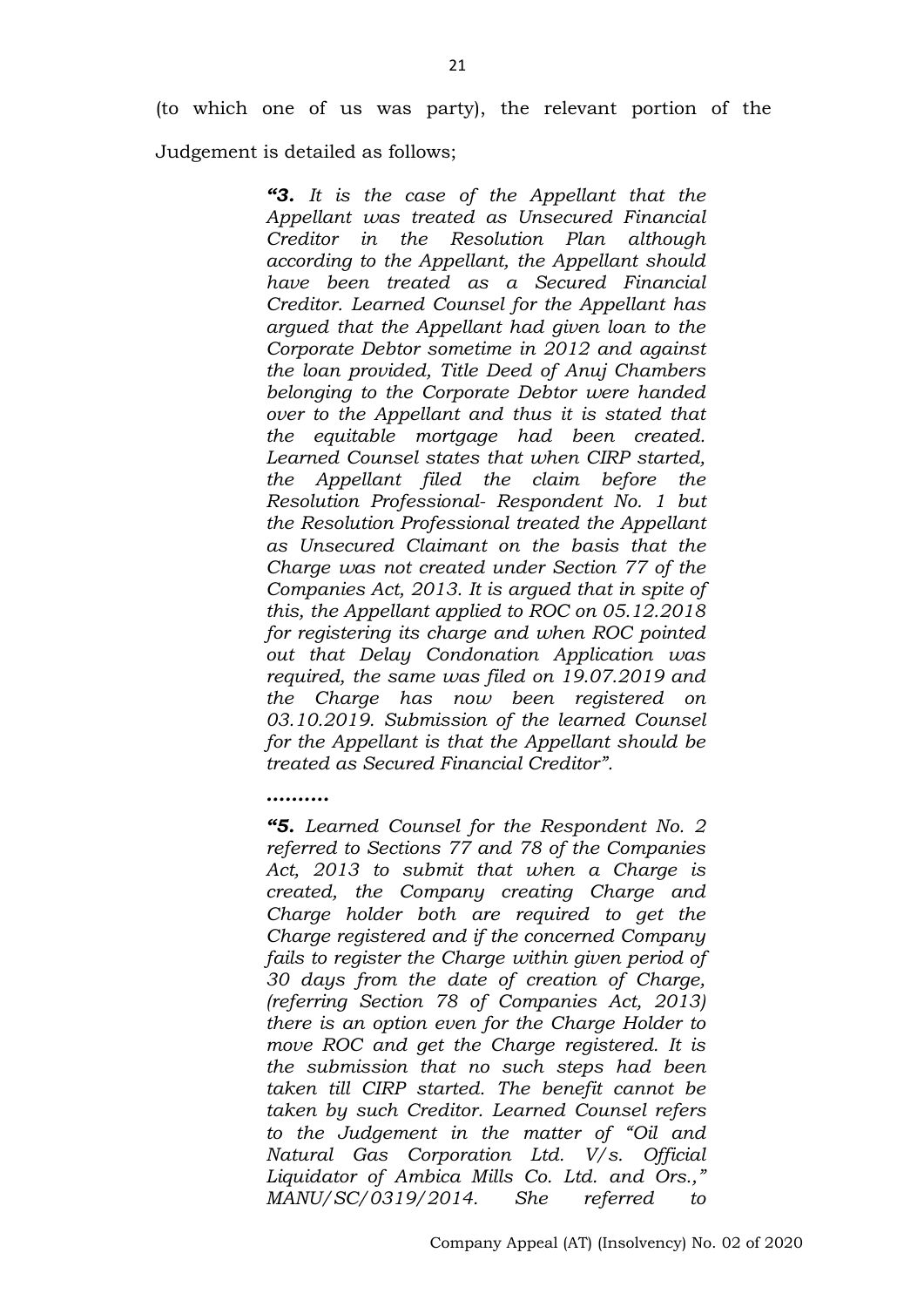*paragraph-20 of the Judgement where the Hon'ble Supreme Court referred to its judgement in the matter of "Indian Bank V/s. Official Liquidator, Chemmeens Exports (P) Ltd. and Ors." It is argued that Hon'ble Supreme Court referred to Section 125 of the Old Companies Act which was discussed in the judgement of "Indian Bank V/s. Official Liquidator, Chemmeens Exports (P) Ltd. and Ors." and paragraph-7 of that judgement was reproduced by the Hon'ble Supreme Court which reads as under;"*

*"7. On a plain reading of Sub-section (1) it becomes clear that if a company creates a charge of the nature enumerated in sub-section (4), after 1- 4-1914 on its properties, and fails to have the charge together with instrument, if any, by which the charge is created, registered with the Registrar of the Companies within thirty days, it shall be void against the liquidator and any creditor of the company. This, however, is subject to the provisions of Part V of the Act. The proviso enables the Registrar to relax the period of limitation of thirty days on payment of specified additional fees, on being satisfied that there has been sufficient cause for not filing the particulars and instrument or a copy thereof within the specified period. Sub-sections (2) and (3) deal with repayment of money secured by the charge. Sub-section (2) provides that the provision of Sub-section (1) shall not prejudice the contract or obligation for repayment of money secured by the charge and Sub-section (3) says that when a charge becomes void under that section, the money secured shall become payable immediately. Though as a consequence of no-registration of charge under Part V of the Act, a creditor may not be able to enforce the charge against the properties of the company as a secured creditor in the event of liquidation of the company as the charge becomes void against the liquidator and the creditor, yet he will*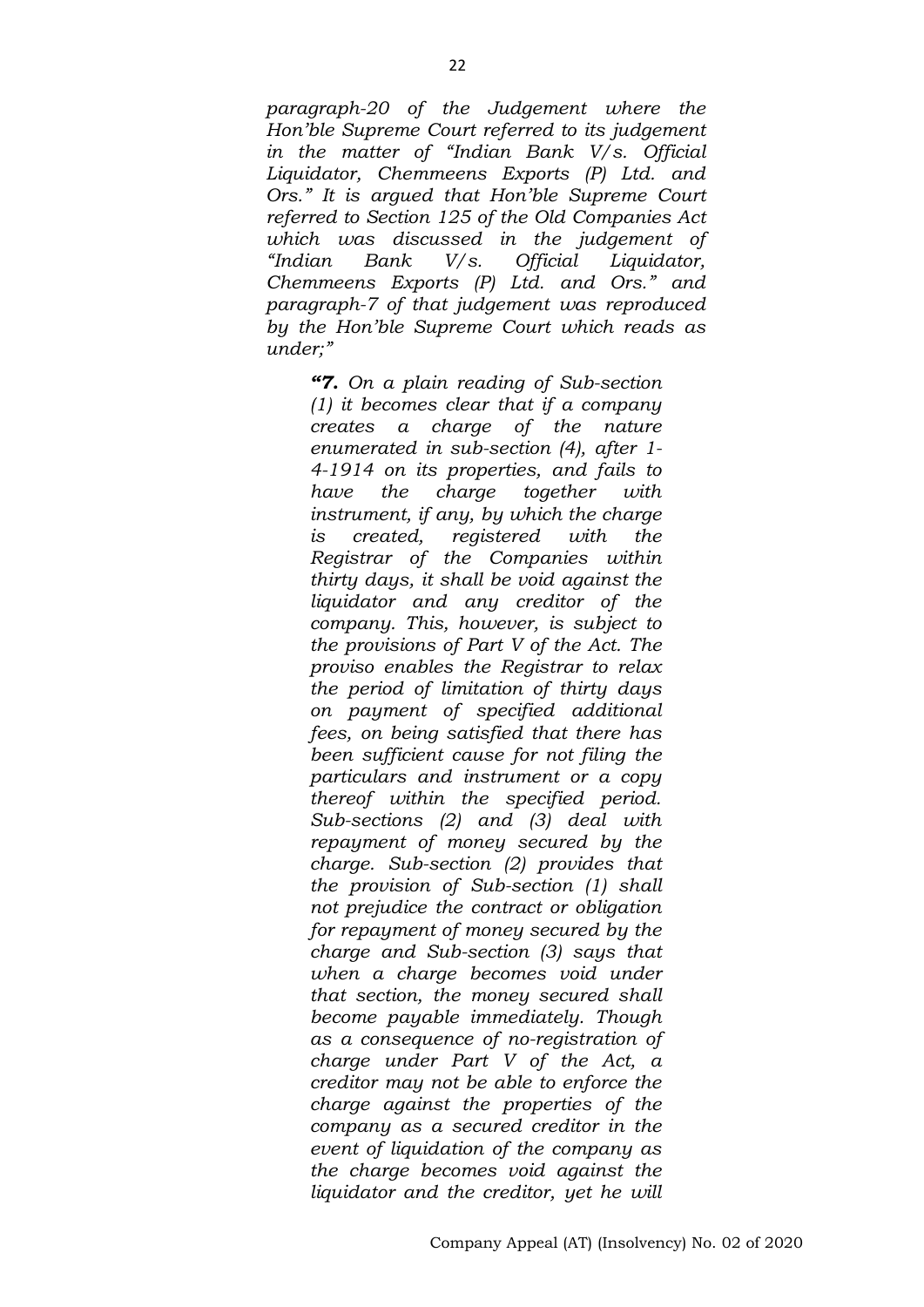*be entitled to recover the debt due by the company on a par with other unsecured creditors. It is also evident that Section 125 applies to every charge created by the company on or after 1-4-1914. But where the charge is by operation of law or is created by an order or decree of the court, Section 125 has no application."*

*It was then held by this Tribunal;*

*"9. It is thus clear that the CoC had made it clear that in absence of Charge being registered, the Appellant could not be treated as Secured Financial Creditor. Although the transaction is stated to be of 2012, it is clear that the Charge was not got registered either by the Corporate Debtor or the Appellant till now on 03.10.2019 which is after the Resolution Plan was approved on 04.07.2019. Section 77 of the Companies Act, 2013 required the Charge to be registered and the Appellant had an option to resort to even Section 78 of Companies Act, 2013, if there were any grievances. Not having done so, when CIRP started trying to rely on the equitable mortgage without a charge created, we do not find there was any error in the CoC meetings which in its wisdom did not recognize creation of security. The transaction did not even reflect in the Books of Account of the Corporate Debtor. Appellant should be happy that it has been at least treated as Financial Creditor. Appellant took no actions since 2012 and till late stage of CIRP. Charge registered after Resolution Plan is approved cannot be considered."*

#### *(Emphasis Supplied)*

24. The Judgements relied upon by the Appellant Counsel in

*Pegasus Assets Reconstruction Pvt. Ltd. (Supra)* and *Laxmi Fibre Ltd. (Supra)* are not helpful to the Appellant. Here the Appellant has failed to prove that it is a 'Secured Creditor'.

25. The Appellant's Counsel strenuously contended that the Learned Adjudicating Authority did not harmoniously construe the Regulations; the Code, 2016; Section 125 of the Companies Act,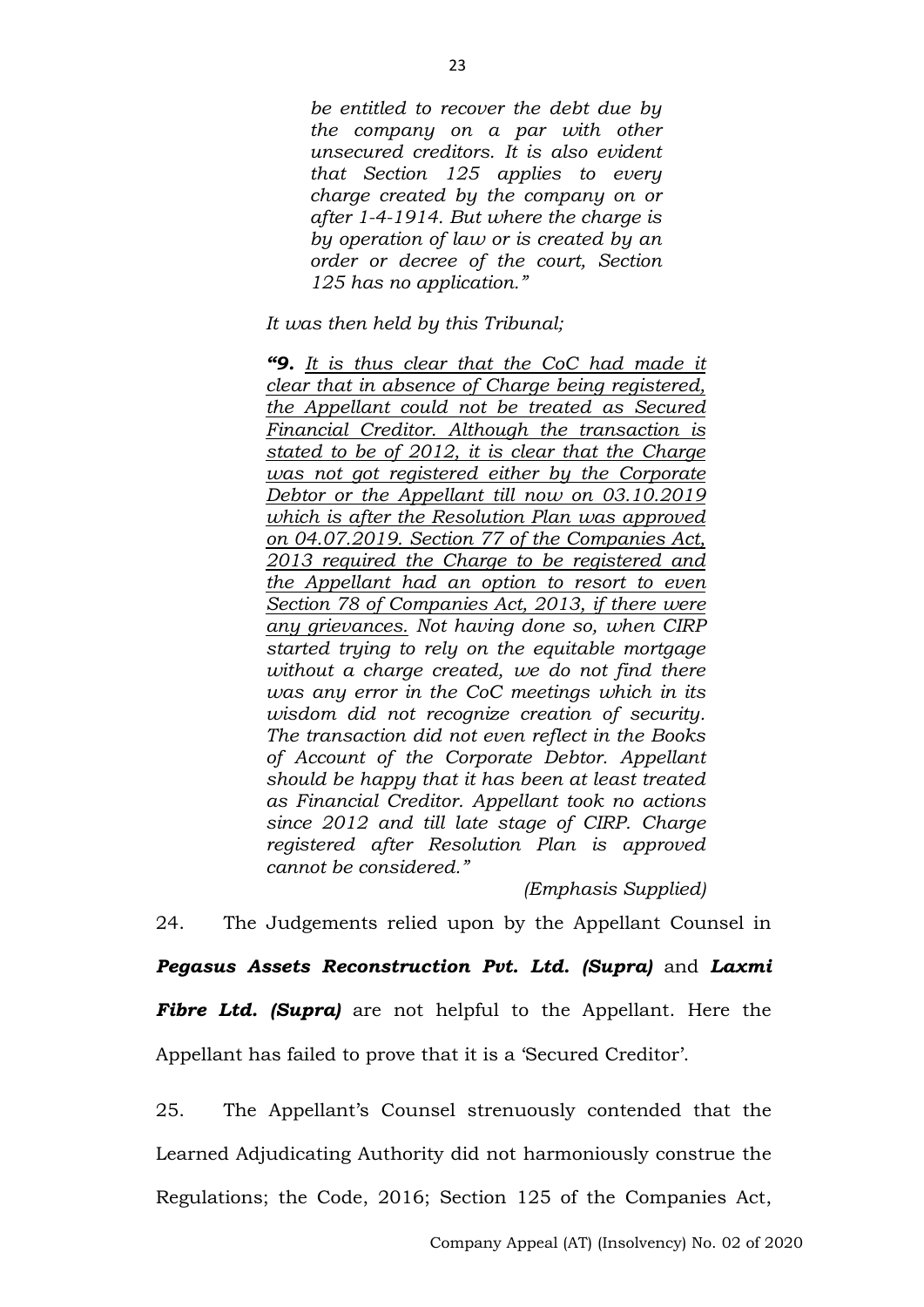1956 and the Motor Vehicles Act, 1988, together and placed reliance on the Judgement of the Hon'ble Supreme Court in

*Venkataramana Devaru and Ors. V/s. The State of Mysone* 

*and Ors.,* AIR 1958 SC 255.

26. It is pertinent to mention that the Hon'ble Apex Court in the very same Judgement *Venkataramana Devaru (Supra)* while interpreting Article 25(2)(B) of the Constitution held as follows;

> *"The Language of the Article being plain and unambiguous, it is not open to us to read into it limitations which are not there, based on a priori reasoning as to the probable intention of the Legislature. Such intention can be gathered only from the words actually used in the statue; and in a Court of law, what is unexpressed has the same value as what is unintended. We must therefore hold that denominational institutions are within Article 25(2)(B).*

27. Section 77 of the Companies Act 2013, specially sub-Section 3 is very clear to us. This Section read with provisions under IBC referred have no ambiguity. The Hon'ble Apex Court in

## *Prabhudas Damodar V/s. Manhabala Jeram Damodar (2013)*

*15 SCC 358* observed as follows;

*27. Golden-rule is that the words of a statute must be prima facie be given their ordinary meaning when the language or phraseology employed by the legislature is precise and plain. This, by itself proclaims the intention of the legislature in unequivocal terms, the same must be given effect to and it is unnecessary to fall upon the legislative history, statement of objects and reasons, frame work of the statute etc. Such an exercise need be carried out, only when the words are unintelligible, ambiguous or vague.*

*28. It is trite law that if the words of a Statute are themselves precise and unambiguous, then*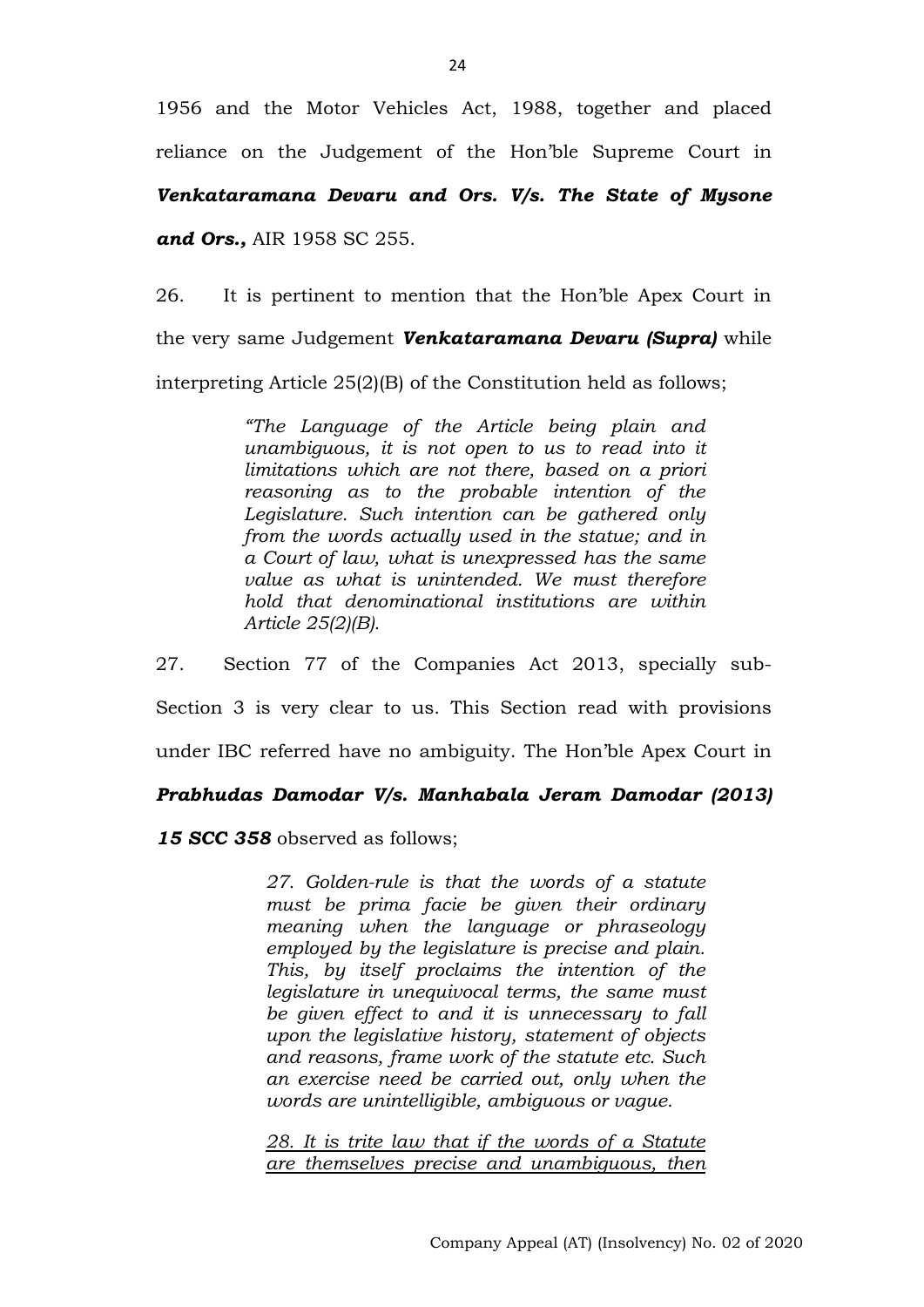# *no more can be necessary than to expound those words in their natural and ordinary sense.*

*(Emphasis Supplied)*

28. Apart from the fact that the words of the statute are themselves precise and unambiguous and not in conflict with any other provisions of the Code or any other Act, (keeping in view the facts and circumstances of the instant case) read together with the objective of the statute and the 'Plain' and 'unambiguous words' of the relevant provisions, we are of the considered opinion that the Learned Adjudicating Authority has correctly applied the law.

29. From the documentary evidence on record it is clear that no 'Charge' has been registered under the provisions of Section 77(1) of the Companies Act 2013, in relation to the Subject Property. The Liquidator has rightly referred to Regulation 21 of IBBI (Liquidation Process) Regulation, 2016 and observed that the Appellants 'Claim' was not supported by any evidence as prescribed under the said Regulation. It is also an admitted fact that the 'Charge' was not registered under Central Registry of Securitization Asset Reconstruction and Security Interest of India. We are keeping the ratio of the aforenoted Judgements of the Hon'ble Supreme Court and Section 52(3) of the Code read with Regulation 21(c) of the (Liquidation Process), Regulations, 2016, in view. We are of the considered opinion that the contentions of the Learned Counsel appearing for the Appellant that Registration with Motor Vehicle Authority under Section 51 of the Motor Vehicles Act, 1988 would suffice, cannot be sustained. Section 51(1) of the MV Act, 1988